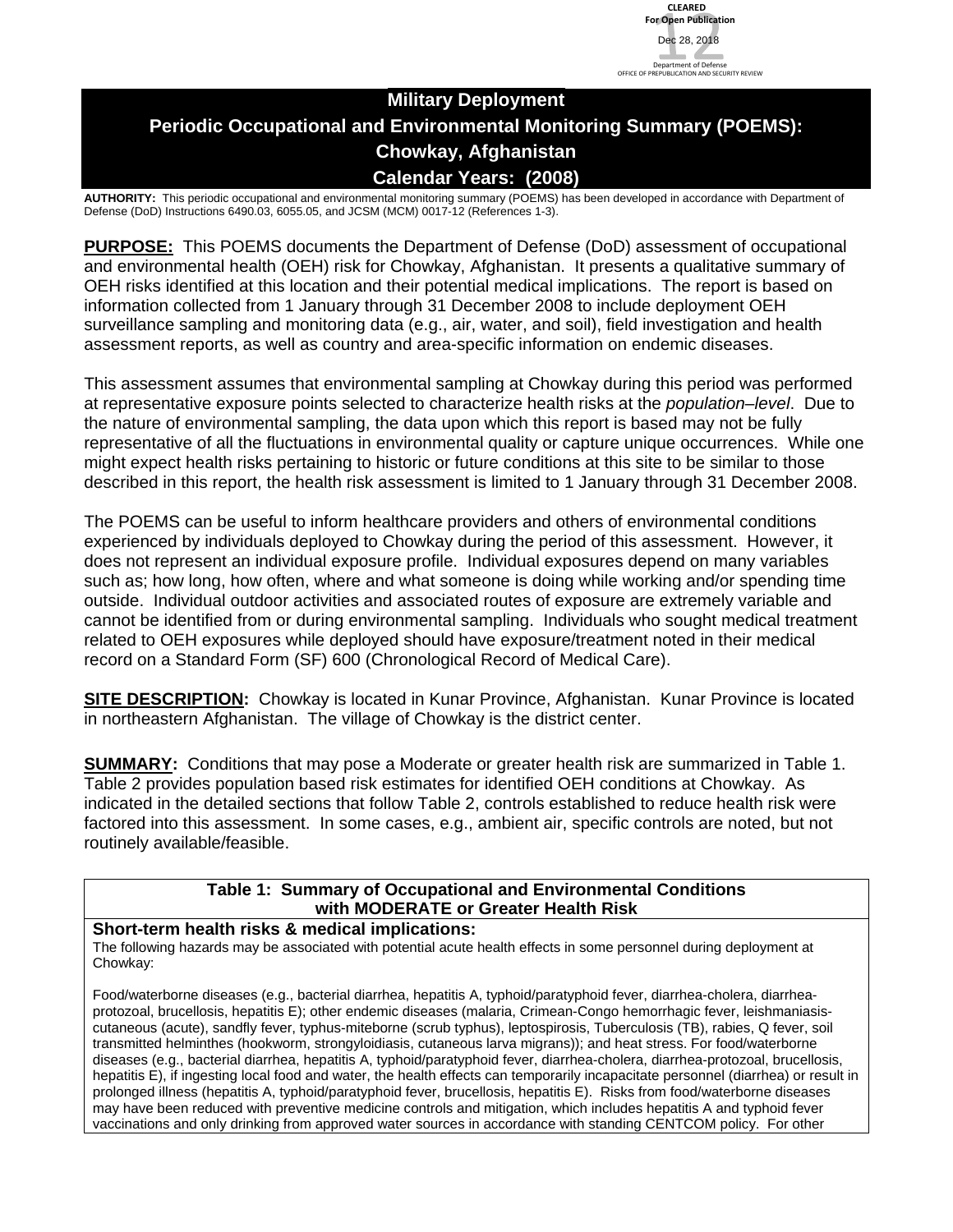vector-borne endemic diseases (malaria, Crimean-Congo hemorrhagic fever, leishmaniasis-cutaneous (acute), sandfly fever, typhus-miteborne (scrub typhus)), these diseases may constitute a significant risk due to exposure to biting vectors; risk reduced to 'Low' by proper wear of the treated uniform, application of repellent to exposed skin, bed net use, and appropriate chemoprophylaxis, as well as minimizing areas of standing water and other vector-breeding areas. For water contact diseases (leptospirosis) activities involving extensive contact with surface water increase risk. For respiratory diseases (TB), personnel in close-quarter conditions could have been at risk for person-to-person spread. Animal contact diseases (rabies, Q fever), pose year-round risk. For soil transmitted helminthes (hookworm, strongyloidiasis, cutaneous larva migrans), risk may have been reduced by limiting exposure to soil contaminated with human or animal feces (including not sleeping on bare ground, and not walking barefoot). For heat stress, risk can be greater during months of June through September, and greater for susceptible persons including those older than 45, of low fitness level, unacclimatized, or with underlying medical conditions, and those under operational constraints (equipment, PPE, vehicles). Risks from heat stress may have been reduced with preventive medicine controls, work-rest cycles, proper hydration and nutrition, and mitigation.

For continuous noise exposure, the short-term risk was 'High to Low'; risk may have been reduced by appropriate hearing protection used by personnel in higher risk areas (around sources of continuous noise such as generators and power production).

Air quality: For inhalable coarse particulate matter less than 10 micrometers in diameter (PM<sub>10</sub>) from environmental dust (including any burn pits and/or incinerators, which might have existed), the  $PM_{10}$  overall short-term health risk was not evaluated due to no data for analysis. For inhalable fine particulate matter less than 2.5 micrometers in diameter (PM2.5) from environmental dust (including any burn pits and/or incinerators, which might have existed), the PM<sub>2.5</sub> overall short-term health risk was not evaluated due to no data for analysis. However, the Chowkay and vicinity area is a dust-prone desert environment, with a semi-arid climate, also subject to vehicle traffic. Consequently, exposures to  $PM_{10}$  and  $PM_{2.5}$  may vary, as conditions may vary, and may result in mild to more serious short-term health effects (e.g., eye, nose or throat and lung irritation) in some personnel while at this site, particularly exposures to high levels of dust such as during high winds or dust storms. For PM<sub>10</sub> and PM<sub>2.5</sub>, certain subgroups of the deployed forces (e.g., those with pre-existing asthma/cardiopulmonary conditions) are at greatest risk of developing notable health effects. Burn pits and/or incinerators might have existed in the vicinity (e.g., burn pits used by the local population); however, the PM<sub>10</sub> and the PM<sub>2.5</sub> overall short-term health risks specifically for burn pits were not evaluated due to no reports and no environmental samples collected near burn pits provided for analysis– see Section 10.7. Where burn pits exist, exposures may vary, and exposures to high levels of PM<sub>10</sub> and PM<sub>2.5</sub> from smoke may result in mild to more serious short-term health effects (e.g., eye, nose or throat and lung irritation) in some personnel and certain subgroups. Although most short-term health effects from exposure to particulate matter and incinerator and/or burn pit smoke should have resolved post-deployment, providers should be prepared to consider the relationship between deployment exposures and current complaints. Some individuals may have sought treatment for acute respiratory irritation while at Chowkay and vicinity. Personnel who reported with symptoms or required treatment while at site(s) with burn pit activity should have exposure and treatment noted in medical record (e.g., electronic medical record and/or on a Standard Form (SF) 600 (*Chronological Record of Medical Care*).

#### **Long-term health risks & medical implications:**

The following hazards may be associated with potential chronic health effects in some personnel during deployment at Chowkay:

For continuous noise exposure, the long-term risk was 'High to Low'; risk may have been reduced by appropriate hearing protection used by personnel in higher risk areas (around sources of continuous noise such as generators and power production).

Air quality: For inhalable fine particulate matter less than 2.5 micrometers in diameter (PM<sub>2.5</sub>) from environmental dust (including any burn pits and/or incinerators, which might have existed), the overall long-term health risk was not evaluated due to no data for analysis. Inhalable coarse particulate matter less than 10 micrometers in diameter (PM10) from environmental dust (including any burn pits and/or incinerators, which might have existed) was not evaluated for long-term health risk due to no data for analysis and no available health guidelines. However, the Chowkay and vicinity area is a dustprone desert environment with a semi-arid climate, also subject to vehicle traffic, and conditions may have varied. Burn pits and/or incinerators might have existed in the vicinity (e.g., burn pits used by the local population); however, the PM<sub>10</sub> and the PM2.5 overall long-term health risks specifically for burn pits were not evaluated due to no environmental samples collected near burn pits provided for analysis– see Section 10.7. Where burn pits exist, exposures may vary, as conditions may have varied. For inhalational exposure to high levels of dust containing PM<sub>10</sub> and PM<sub>2.5</sub>, such as during high winds or dust storms, and for exposures to incinerator and/or burn pit smoke, it is considered possible that some otherwise healthy personnel, who were exposed for a long-term period to dust and particulate matter, could develop certain health conditions (e.g., reduced lung function, cardiopulmonary disease). Personnel with a history of asthma or cardiopulmonary disease could potentially be more likely to develop such chronic health conditions. While the dust and particulate matter exposures and exposures to burn pits are acknowledged, at this time there were no specific recommended, post-deployment medical surveillance evaluations or treatments. Providers should still consider overall individual health status (e.g., any underlying conditions/susceptibilities) and any potential unique individual exposures (such as burn pits/barrels, incinerators,

> Page 2 of 21 Reviewed by CENTCOM SG (02 July 2018) Final Approval Date (14 November 2018)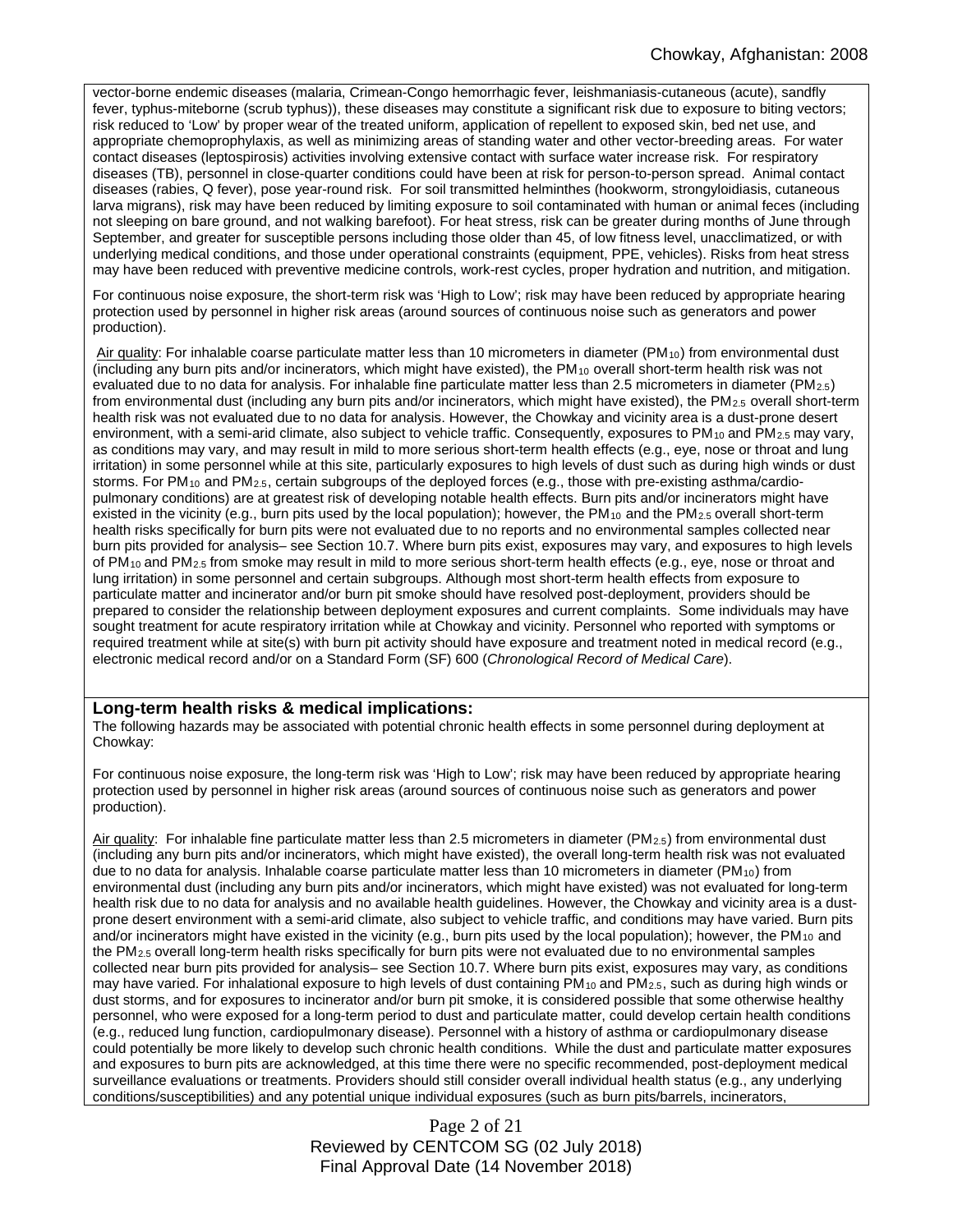occupational or specific personal dosimeter data) when assessing individual concerns. Certain individuals may need to be followed/evaluated for specific occupational exposures/injuries (e.g., annual audiograms as part of the medical surveillance for those enrolled in the Hearing Conservation Program; and personnel covered by Respiratory Protection Program and/or hazardous Waste/Emergency Responders Medical Surveillance).

> Page 3 of 21 Reviewed by CENTCOM SG (02 July 2018) Final Approval Date (14 November 2018)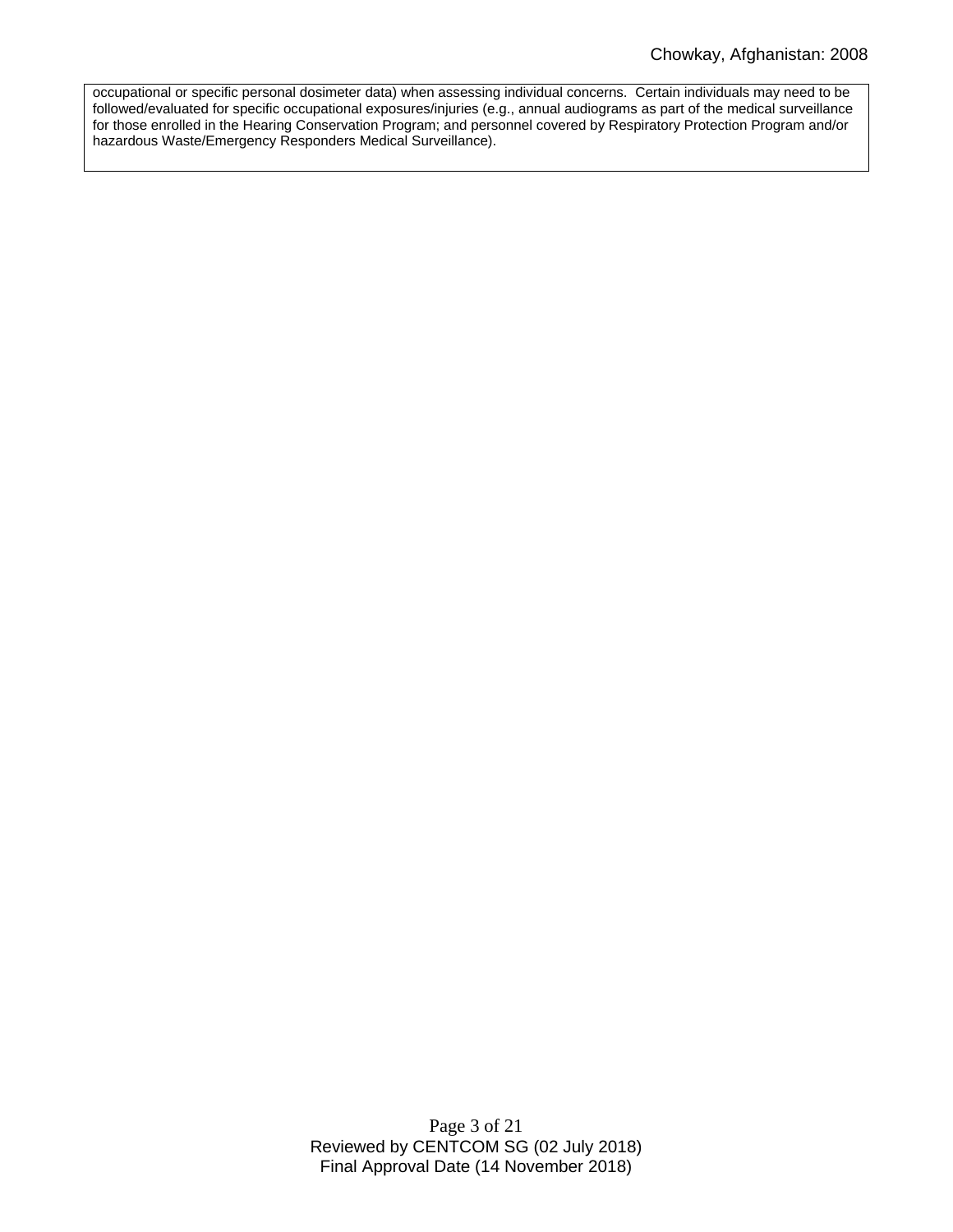| Source of<br><b>Identified</b><br>Health Risk <sup>3</sup>                                     | Unmitigated Health Risk Estimate <sup>4</sup>                                                                                                                                                                                                                                                                                                                                                                                                                                                                                                                                                                                                                                                                                                                                                      | <b>Control Measures</b><br>Implemented                                                                                                                                                     | Residual Health Risk Estimate <sup>4</sup>                                                                                                                                                                                                                                                                                                                                                                                                                                                                                                                                                                                                                                                                                                                                                  |
|------------------------------------------------------------------------------------------------|----------------------------------------------------------------------------------------------------------------------------------------------------------------------------------------------------------------------------------------------------------------------------------------------------------------------------------------------------------------------------------------------------------------------------------------------------------------------------------------------------------------------------------------------------------------------------------------------------------------------------------------------------------------------------------------------------------------------------------------------------------------------------------------------------|--------------------------------------------------------------------------------------------------------------------------------------------------------------------------------------------|---------------------------------------------------------------------------------------------------------------------------------------------------------------------------------------------------------------------------------------------------------------------------------------------------------------------------------------------------------------------------------------------------------------------------------------------------------------------------------------------------------------------------------------------------------------------------------------------------------------------------------------------------------------------------------------------------------------------------------------------------------------------------------------------|
| <b>AIR</b>                                                                                     |                                                                                                                                                                                                                                                                                                                                                                                                                                                                                                                                                                                                                                                                                                                                                                                                    |                                                                                                                                                                                            |                                                                                                                                                                                                                                                                                                                                                                                                                                                                                                                                                                                                                                                                                                                                                                                             |
| Particulate<br>matter less<br>than 10<br>micrometers<br>in diameter<br>$(PM_{10})$             | Short-term: No data were available for<br>analysis to characterize short-term<br>health risk. Daily levels vary, acute<br>health effects (e.g., upper respiratory<br>tract irritation) more pronounced during<br>days with elevated PM levels. More<br>serious effects are possible in<br>susceptible persons (e.g., those with<br>asthma/pre-existing respiratory<br>diseases)                                                                                                                                                                                                                                                                                                                                                                                                                    | Limiting strenuous<br>physical activities when air<br>quality is especially poor;<br>and actions such as<br>closing tent flaps,<br>windows, and doors.                                     | Short-term: No data were available for<br>analysis to characterize short-term<br>health risk. Daily levels vary, acute<br>health effects (e.g., upper respiratory<br>tract irritation) more pronounced during<br>days with elevated PM levels. More<br>serious effects are possible in<br>susceptible persons (e.g., those with<br>asthma/pre-existing respiratory<br>diseases).                                                                                                                                                                                                                                                                                                                                                                                                            |
|                                                                                                | Long-term: No health guidelines                                                                                                                                                                                                                                                                                                                                                                                                                                                                                                                                                                                                                                                                                                                                                                    |                                                                                                                                                                                            | Long-term: No health guidelines                                                                                                                                                                                                                                                                                                                                                                                                                                                                                                                                                                                                                                                                                                                                                             |
| Particulate<br>matter less<br>than $2.5$<br>micrometers<br>in diameter<br>(PM <sub>2.5</sub> ) | Short-term: No data were available for<br>analysis to characterize short-term<br>health risk. Because Chowkay is<br>situated in a dusty semi-arid desert<br>environment, a majority of the time<br>mild acute (short term) health effects<br>are anticipated. Elevated levels may<br>produce mild eye, nose, or throat<br>irritation in some personnel and pre-<br>existing health conditions (e.g.,<br>asthma, or cardiopulmonary diseases)<br>may be exacerbated.<br>Long-term: No data were available for<br>analysis to characterize long-term<br>health risk. A small percentage of<br>personnel may be at increased risk for<br>developing chronic conditions,<br>particularly those more susceptible to<br>acute effects (e.g., those with<br>asthma/pre-existing respiratory<br>diseases). | Limiting strenuous<br>physical activities when air<br>quality is especially poor;<br>taking actions such as<br>closing tent flaps,<br>windows, and doors.                                  | Short-term: No data were available for<br>analysis to characterize short-term<br>health risk. Because Chowkay is<br>situated in a dusty semi-arid desert<br>environment, a majority of the time<br>mild acute (short term) health effects<br>are anticipated. Elevated levels may<br>produce mild eye, nose, or throat<br>irritation in some personnel and pre-<br>existing health conditions (e.g.,<br>asthma, or cardiopulmonary diseases)<br>may be exacerbated.<br>Long-term: No data were available for<br>analysis to characterize long-term<br>health risk. A small percentage of<br>personnel may be at increased risk for<br>developing chronic conditions,<br>particularly those more susceptible to<br>acute effects (e.g., those with<br>asthma/existing respiratory diseases). |
| <b>ENDEMIC</b><br><b>DISEASE</b>                                                               |                                                                                                                                                                                                                                                                                                                                                                                                                                                                                                                                                                                                                                                                                                                                                                                                    |                                                                                                                                                                                            |                                                                                                                                                                                                                                                                                                                                                                                                                                                                                                                                                                                                                                                                                                                                                                                             |
| Foodborne /<br>Waterborne<br>(e.g., diarrhea-<br>bacteriological                               | Short-term: Variable; High (bacterial<br>diarrhea, hepatitis A,<br>typhoid/paratyphoid fever) to Moderate<br>(diarrhea-cholera, diarrhea-protozoal,<br>brucellosis, hepatitis E) to Low (polio)<br>if ingesting local food/water, the health<br>effects can temporarily incapacitate<br>personnel (diarrhea) or result in<br>prolonged illness (hepatitis A,<br>typhoid/paratyphoid fever, hepatitis E,<br>brucellosis).                                                                                                                                                                                                                                                                                                                                                                           | Preventive measures<br>include Hepatitis A and<br>typhoid fever vaccination<br>and consumption of food<br>and water only from<br>approved sources.                                         | Short-term: Low to none                                                                                                                                                                                                                                                                                                                                                                                                                                                                                                                                                                                                                                                                                                                                                                     |
|                                                                                                | Long-term: none identified                                                                                                                                                                                                                                                                                                                                                                                                                                                                                                                                                                                                                                                                                                                                                                         |                                                                                                                                                                                            | Long-term: No data available                                                                                                                                                                                                                                                                                                                                                                                                                                                                                                                                                                                                                                                                                                                                                                |
| Arthropod<br>Vector Borne                                                                      | Short-term: Variable; High for malaria,<br>and Crimean-Congo hemorrhagic<br>fever, Moderate for leishmaniasis -<br>cutaneous (acute), sandfly fever,<br>typhus-miteborne (scrub typhus); and<br>Low for, the plague and West Nile<br>fever.<br>Long-term: Low for Leishmaniasis-                                                                                                                                                                                                                                                                                                                                                                                                                                                                                                                   | Preventive measures<br>include proper wear of<br>treated uniform,<br>application of repellent to<br>exposed skin, bed net<br>use, minimizing areas of<br>standing water and<br>appropriate | Short-term: Low<br>Long-term: No data available                                                                                                                                                                                                                                                                                                                                                                                                                                                                                                                                                                                                                                                                                                                                             |
|                                                                                                | visceral infection.                                                                                                                                                                                                                                                                                                                                                                                                                                                                                                                                                                                                                                                                                                                                                                                | chemoprophylaxis.                                                                                                                                                                          |                                                                                                                                                                                                                                                                                                                                                                                                                                                                                                                                                                                                                                                                                                                                                                                             |

| Table 2. Population-Based Health Risk Estimates – Chowkay, Afghanistan $^{1,\,2}$ |  |  |  |  |
|-----------------------------------------------------------------------------------|--|--|--|--|
|-----------------------------------------------------------------------------------|--|--|--|--|

Page 4 of 21 Reviewed by CENTCOM SG (02 July 2018) Final Approval Date (14 November 2018)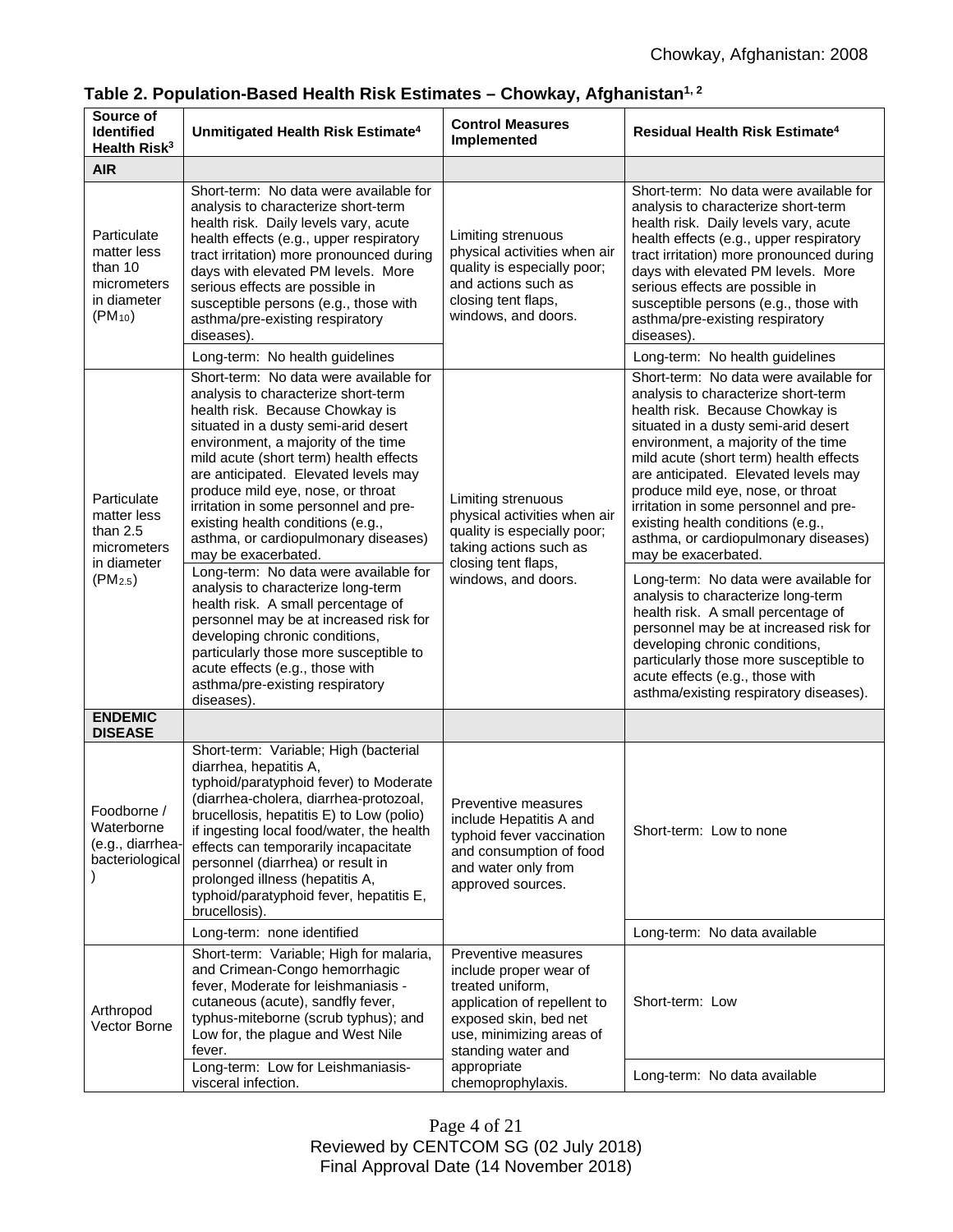| Source of<br><b>Identified</b><br>Health Risk <sup>3</sup> | Unmitigated Health Risk Estimate <sup>4</sup>                                                                                                                                                                                                     | <b>Control Measures</b><br>Implemented                                                                                                                                                                                                                                                                  | <b>Residual Health Risk Estimate<sup>4</sup></b>                                                                                                                                                                                                 |
|------------------------------------------------------------|---------------------------------------------------------------------------------------------------------------------------------------------------------------------------------------------------------------------------------------------------|---------------------------------------------------------------------------------------------------------------------------------------------------------------------------------------------------------------------------------------------------------------------------------------------------------|--------------------------------------------------------------------------------------------------------------------------------------------------------------------------------------------------------------------------------------------------|
| Water-<br>Contact (e.g.,                                   | Recreational swimming in<br>Short-term: Moderate for leptospirosis                                                                                                                                                                                |                                                                                                                                                                                                                                                                                                         | Short-term: Low for leptospirosis.                                                                                                                                                                                                               |
| wading,<br>swimming)                                       | Long-term: No data available                                                                                                                                                                                                                      | surface waters not likely in<br>this area of Afghanistan<br>during this time period.                                                                                                                                                                                                                    | Long-term: No data available                                                                                                                                                                                                                     |
| Respiratory                                                | Short-term: Variable; Moderate for<br>tuberculosis (TB) to Low for<br>meningococcal meningitis and Middle<br>East respiratory syndrome coronavirus<br>(MERS-CoV).                                                                                 | Providing adequate living<br>and work space; medical<br>screening.                                                                                                                                                                                                                                      | Short-term: Low                                                                                                                                                                                                                                  |
|                                                            | Long-term: No data available                                                                                                                                                                                                                      |                                                                                                                                                                                                                                                                                                         | Long-term: No data available                                                                                                                                                                                                                     |
| Animal<br>Contact                                          | Short-term: Variable; Moderate for<br>rabies, Q-fever to Low for anthrax, and<br>avian influenza.                                                                                                                                                 | Prohibiting contact with,<br>adoption, or feeding of<br>feral animals IAW U.S.                                                                                                                                                                                                                          | Short-term: No data available                                                                                                                                                                                                                    |
|                                                            | Long-term: Low (Rabies)                                                                                                                                                                                                                           | <b>Central Command</b><br>(CENTCOM) General<br>Order (GO) 1C. Risks are<br>further reduced in the<br>event of assessed contact<br>by prompt post-exposure<br>rabies prophylaxis IAW<br>The Center for Disease<br>Control's (CDC) Advisory<br>Committee on<br><b>Immunization Practices</b><br>guidance. | Long-term: No data available                                                                                                                                                                                                                     |
| Soil-<br>transmitted                                       | Short-term: Moderate for soil<br>transmitted helminthes (hookworm,<br>strongyloidiasis, cutaneous larva<br>migrans).                                                                                                                              | Risk was reduced to Low<br>by limiting exposure to soil<br>contaminated with human<br>or animal feces (including<br>sleeping on bare ground,<br>and walking barefoot).                                                                                                                                  | Short-term: Low                                                                                                                                                                                                                                  |
|                                                            | Long-term: No data available                                                                                                                                                                                                                      |                                                                                                                                                                                                                                                                                                         | Long-term: No data available                                                                                                                                                                                                                     |
| <b>VENOMOUS</b><br><b>ANIMAL/</b><br><b>INSECTS</b>        |                                                                                                                                                                                                                                                   |                                                                                                                                                                                                                                                                                                         |                                                                                                                                                                                                                                                  |
| Snakes,<br>scorpions.<br>and spiders                       | Short-term: Low; if encountered,<br>effects of venom vary with species<br>from mild localized swelling (e.g.,<br>Scorpiops lindbergi) to potentially<br>lethal effects (e.g. Gloydius halys).                                                     | Risk reduced by avoiding<br>contact, proper wear of<br>uniform (especially<br>footwear), and proper and                                                                                                                                                                                                 | Short-term: Low; if encountered,<br>effects of venom vary with species<br>from mild localized swelling (e.g.,<br>Scorpiops lindbergi) to potentially<br>lethal effects (e.g. Gloydius halys).                                                    |
|                                                            | Long-term: No data available                                                                                                                                                                                                                      | timely treatment.                                                                                                                                                                                                                                                                                       | Long-term: No data available                                                                                                                                                                                                                     |
| <b>HEAT/COLD</b><br><b>STRESS</b>                          |                                                                                                                                                                                                                                                   |                                                                                                                                                                                                                                                                                                         |                                                                                                                                                                                                                                                  |
| Heat                                                       | Short-term: Variable; Risk of heat<br>injury is High for June-September, and<br>Low for all other months.                                                                                                                                         | Work-rest cycles, proper                                                                                                                                                                                                                                                                                | Short-term: Variable; Risk of heat<br>injury in unacclimatized or susceptible<br>personnel is Moderate for June-<br>September and Low for all others.                                                                                            |
|                                                            | Long-term: Low; The long-term risk<br>was Low. However, the risk may be<br>greater to certain susceptible persons-<br>those older (i.e., greater than 45<br>years), in lesser physical shape, or<br>with underlying medical/health<br>conditions. | hydration and nutrition,<br>and Wet Bulb Globe<br>Temperature (WBGT)<br>monitoring.                                                                                                                                                                                                                     | Long-term: Low; The long-term risk is<br>Low. However, the risk may be<br>greater to certain susceptible persons-<br>those older (i.e., greater than 45<br>years), in lesser physical shape, or<br>with underlying medical/health<br>conditions. |
| Cold                                                       | Short-term: Low risk of cold<br>stress/injury.<br>Long-term: Low; Long-term health                                                                                                                                                                | Risks from cold stress<br>reduced with protective<br>measures such as use of                                                                                                                                                                                                                            | Short-term: Low risk of cold<br>stress/injury.<br>Long-term: Low; Long-term health                                                                                                                                                               |
|                                                            | implications from cold injuries are rare                                                                                                                                                                                                          | the buddy system, limiting                                                                                                                                                                                                                                                                              | implications from cold injuries are rare                                                                                                                                                                                                         |

Page 5 of 21 Reviewed by CENTCOM SG (02 July 2018) Final Approval Date (14 November 2018)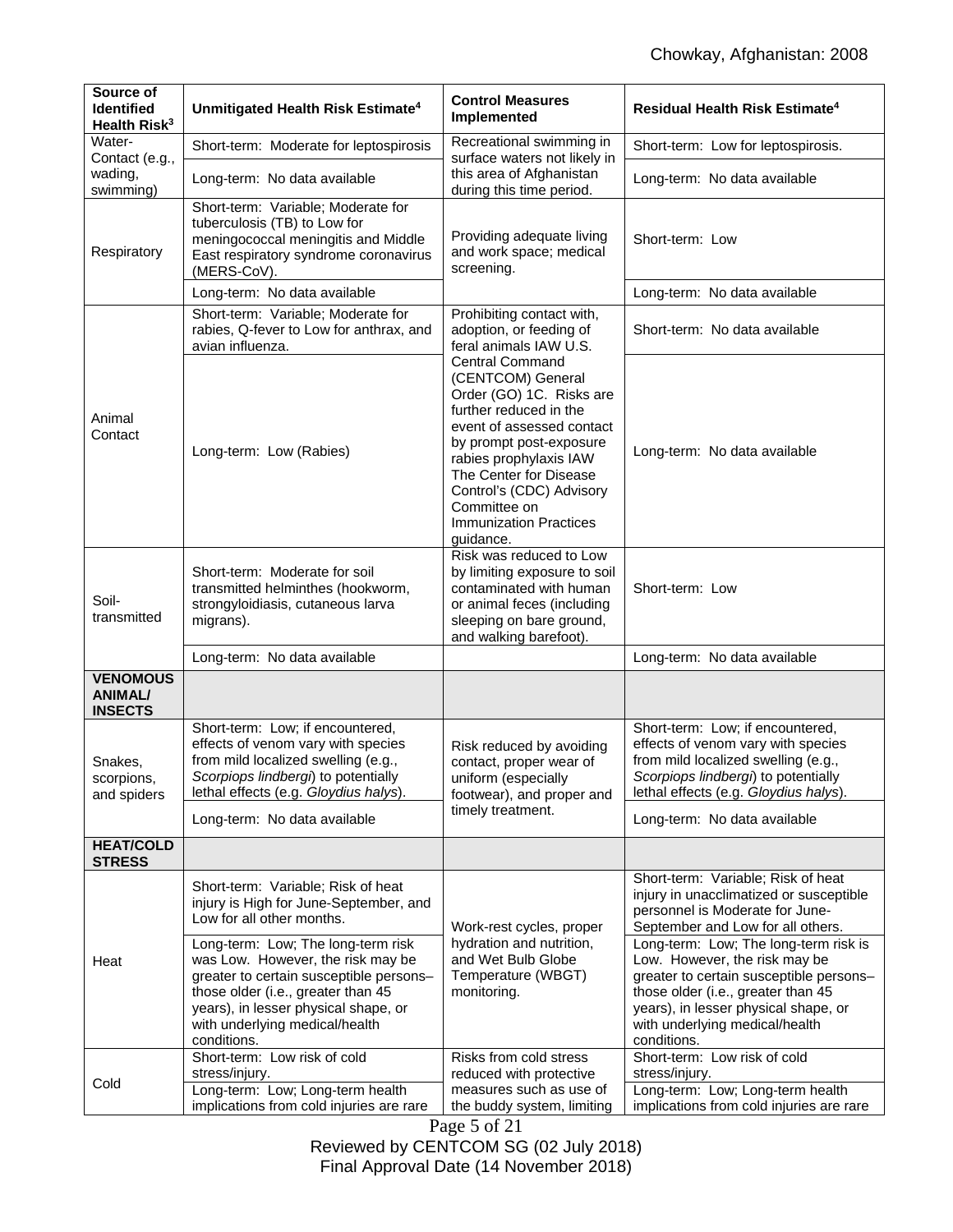| Source of<br><b>Identified</b><br>Health Risk <sup>3</sup> | Unmitigated Health Risk Estimate <sup>4</sup>                                                                                                                                                                                                                                                                                                                                                                                                                                                                                                                                                                                                                                                                                                                                                                                                                                                                                                                                                                                                                                                                                                                                                                                                                                                                                                                                                                                                                                                                                                                                                                                                                                | <b>Control Measures</b><br>Implemented                                                                                                                                                                                                                                                                                                                                     | Residual Health Risk Estimate <sup>4</sup>                                                                                                                                                                                                                                                                                                                                                                                                                                                                                                                                                                                                                                                                                                                                                                                                                                                                                                                                                                                                                                                                                                                                                                                                                                                                                                                                                                                                                                                                                                                                                                                                                                   |
|------------------------------------------------------------|------------------------------------------------------------------------------------------------------------------------------------------------------------------------------------------------------------------------------------------------------------------------------------------------------------------------------------------------------------------------------------------------------------------------------------------------------------------------------------------------------------------------------------------------------------------------------------------------------------------------------------------------------------------------------------------------------------------------------------------------------------------------------------------------------------------------------------------------------------------------------------------------------------------------------------------------------------------------------------------------------------------------------------------------------------------------------------------------------------------------------------------------------------------------------------------------------------------------------------------------------------------------------------------------------------------------------------------------------------------------------------------------------------------------------------------------------------------------------------------------------------------------------------------------------------------------------------------------------------------------------------------------------------------------------|----------------------------------------------------------------------------------------------------------------------------------------------------------------------------------------------------------------------------------------------------------------------------------------------------------------------------------------------------------------------------|------------------------------------------------------------------------------------------------------------------------------------------------------------------------------------------------------------------------------------------------------------------------------------------------------------------------------------------------------------------------------------------------------------------------------------------------------------------------------------------------------------------------------------------------------------------------------------------------------------------------------------------------------------------------------------------------------------------------------------------------------------------------------------------------------------------------------------------------------------------------------------------------------------------------------------------------------------------------------------------------------------------------------------------------------------------------------------------------------------------------------------------------------------------------------------------------------------------------------------------------------------------------------------------------------------------------------------------------------------------------------------------------------------------------------------------------------------------------------------------------------------------------------------------------------------------------------------------------------------------------------------------------------------------------------|
|                                                            | but can occur, especially from more<br>serious injuries such as frost bite.                                                                                                                                                                                                                                                                                                                                                                                                                                                                                                                                                                                                                                                                                                                                                                                                                                                                                                                                                                                                                                                                                                                                                                                                                                                                                                                                                                                                                                                                                                                                                                                                  | exposure during cold<br>weather, proper hydration<br>and nutrition, and proper<br>wear of issued protective<br>clothing.                                                                                                                                                                                                                                                   | but can occur, especially from more<br>serious injuries such as frost bite.                                                                                                                                                                                                                                                                                                                                                                                                                                                                                                                                                                                                                                                                                                                                                                                                                                                                                                                                                                                                                                                                                                                                                                                                                                                                                                                                                                                                                                                                                                                                                                                                  |
| <b>NOISE</b>                                               |                                                                                                                                                                                                                                                                                                                                                                                                                                                                                                                                                                                                                                                                                                                                                                                                                                                                                                                                                                                                                                                                                                                                                                                                                                                                                                                                                                                                                                                                                                                                                                                                                                                                              |                                                                                                                                                                                                                                                                                                                                                                            |                                                                                                                                                                                                                                                                                                                                                                                                                                                                                                                                                                                                                                                                                                                                                                                                                                                                                                                                                                                                                                                                                                                                                                                                                                                                                                                                                                                                                                                                                                                                                                                                                                                                              |
| Continuous<br>(Flightline,<br>Power<br>Production)         | Short-term: High to Low; High risk to<br>individuals working near major noise<br>sources without proper hearing<br>protection.<br>Long-term: High to Low; High risk to<br>individuals working near major noise<br>sources without proper hearing<br>protection.                                                                                                                                                                                                                                                                                                                                                                                                                                                                                                                                                                                                                                                                                                                                                                                                                                                                                                                                                                                                                                                                                                                                                                                                                                                                                                                                                                                                              | Hearing protection used<br>by personnel in higher risk<br>areas.                                                                                                                                                                                                                                                                                                           | Short-term: High to Low; High risk to<br>individuals working near major noise<br>sources without proper hearing<br>protection.<br>Long-term: High to Low; High risk to<br>individuals working near major noise<br>sources without proper hearing<br>protection.                                                                                                                                                                                                                                                                                                                                                                                                                                                                                                                                                                                                                                                                                                                                                                                                                                                                                                                                                                                                                                                                                                                                                                                                                                                                                                                                                                                                              |
| <b>Unique</b><br>Incidents/<br><b>Concerns</b>             |                                                                                                                                                                                                                                                                                                                                                                                                                                                                                                                                                                                                                                                                                                                                                                                                                                                                                                                                                                                                                                                                                                                                                                                                                                                                                                                                                                                                                                                                                                                                                                                                                                                                              |                                                                                                                                                                                                                                                                                                                                                                            |                                                                                                                                                                                                                                                                                                                                                                                                                                                                                                                                                                                                                                                                                                                                                                                                                                                                                                                                                                                                                                                                                                                                                                                                                                                                                                                                                                                                                                                                                                                                                                                                                                                                              |
| <b>Burn Pits</b>                                           | Short-term: Burn pits and/or<br>incinerators might have existed at<br>Chowkay (for example, burn pits used<br>by the local population); however,<br>there are no reports or sampling data<br>to indicate their presence or absence.<br>Consequently, the PM <sub>10</sub> and the PM <sub>2.5</sub><br>overall short-term health risks<br>specifically for burn pits were not<br>evaluated – see Section 10.7.<br>Because Chowkay is situated in a<br>dusty semi-arid desert environment, a<br>majority of the time mild acute (short<br>term) health effects are anticipated;<br>certain peak levels may produce mild<br>eye, nose, or throat irritation in some<br>personnel and pre-existing health<br>conditions (e.g., asthma, or<br>cardiopulmonary diseases) may be<br>exacerbated.<br>Long-term: Burn pits and/or<br>incinerators might have existed at<br>Chowkay (for example, burn pits used<br>by the local population); however,<br>there are no reports or sampling data<br>to indicate their presence or absence.<br>Consequently, the PM <sub>10</sub> and the PM <sub>2.5</sub><br>overall long-term health risks<br>specifically for burn pits were not<br>evaluated - see Section 10.7.<br>Exposure to burn pit smoke is variable.<br>Exposure to high levels of PM <sub>10</sub> and<br>PM <sub>2.5</sub> in the smoke may be associated<br>with some otherwise healthy<br>personnel, who were exposed for a<br>long-term period, possibly developing<br>certain health conditions (e.g., reduced<br>lung function, cardiopulmonary<br>disease). Personnel with a history of<br>asthma or cardiopulmonary disease<br>could potentially be more likely to | Risks reduced by limiting<br>strenuous physical<br>activities when air quality<br>was especially poor; and<br>action such as closing tent<br>flaps, windows, and doors.<br>Other control measures<br>included locating burn pits<br>downwind of camps,<br>increased distance from<br>troop populations, and<br>improved waste<br>segregation and<br>management techniques. | Short-term: Burn pits and/or<br>incinerators might have existed at<br>Chowkay (for example, burn pits used<br>by the local population); however,<br>there are no reports or sampling data<br>to indicate their presence or absence.<br>Consequently, the PM <sub>10</sub> and the PM <sub>2.5</sub><br>overall short-term health risks<br>specifically for burn pits were not<br>evaluated - see Section 10.7.<br>Because Chowkay is situated in a<br>dusty semi-arid desert environment, a<br>majority of the time mild acute (short<br>term) health effects are anticipated;<br>certain peak levels may produce mild<br>eye, nose, or throat irritation in some<br>personnel and pre-existing health<br>conditions (e.g., asthma, or<br>cardiopulmonary diseases) may be<br>exacerbated.<br>Long-term: Burn pits and/or<br>incinerators might have existed at<br>Chowkay (for example, burn pits used<br>by the local population); however,<br>there are no reports or sampling data<br>to indicate their presence or absence.<br>Consequently, the PM <sub>10</sub> and the PM <sub>2.5</sub><br>overall long-term health risks<br>specifically for burn pits were not<br>evaluated - see Section 10.7.<br>Exposure to burn pit smoke is variable.<br>Exposure to high levels of PM <sub>10</sub> and<br>PM <sub>2.5</sub> in the smoke may be associated<br>with some otherwise healthy<br>personnel, who were exposed for a<br>long-term period, possibly developing<br>certain health conditions (e.g., reduced<br>lung function, cardiopulmonary<br>disease). Personnel with a history of<br>asthma or cardiopulmonary disease<br>could potentially be more likely to |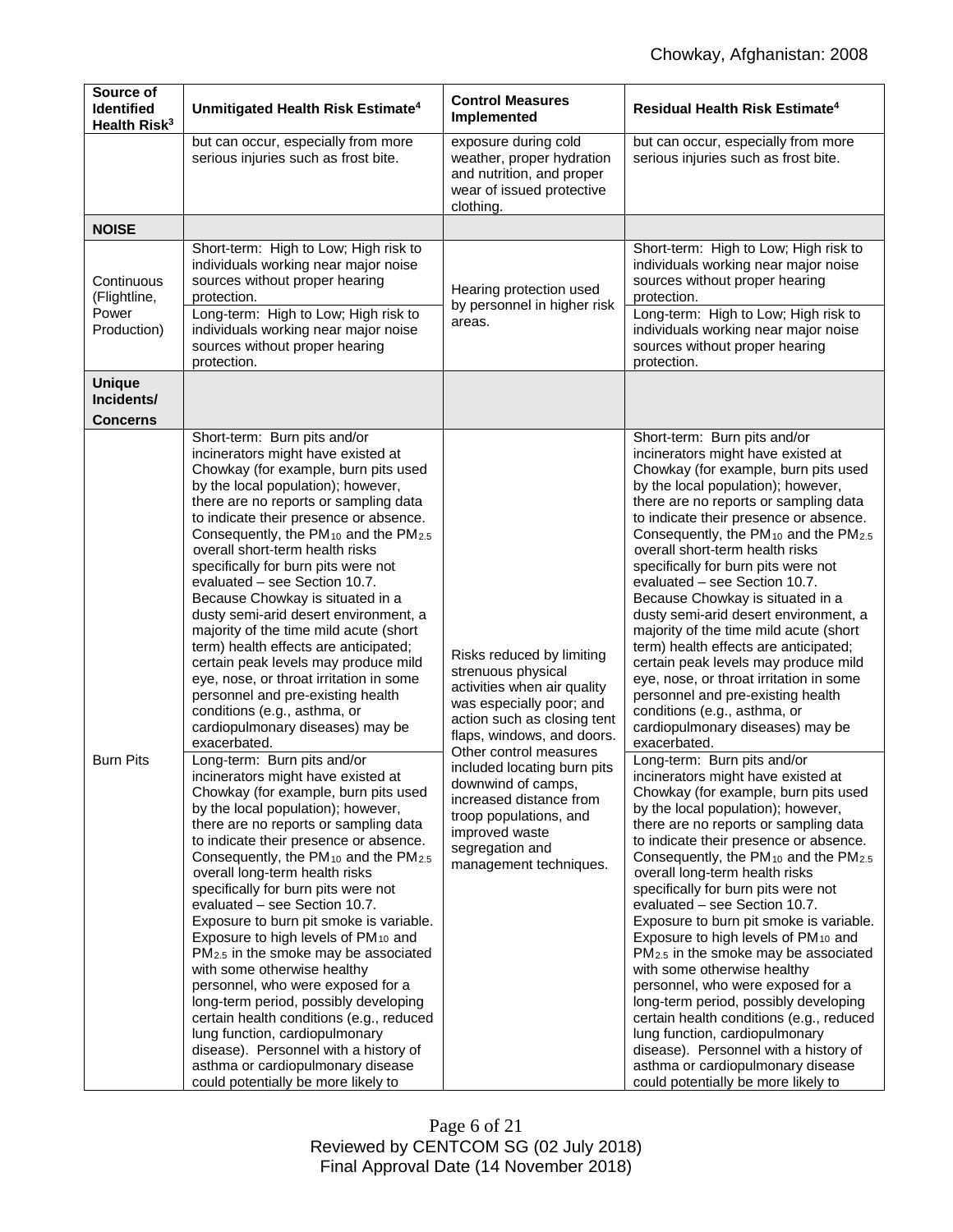| Source of<br><b>Identified</b><br>Health Risk <sup>3</sup> | Unmitigated Health Risk Estimate <sup>4</sup> | <b>Control Measures</b><br>Implemented | <b>Residual Health Risk Estimate<sup>4</sup></b> |
|------------------------------------------------------------|-----------------------------------------------|----------------------------------------|--------------------------------------------------|
|                                                            | develop such chronic health<br>conditions.    |                                        | develop such chronic health<br>conditions.       |

 $1$ This Summary Table provides a qualitative estimate of population-based short- and long-term health risks associated with the occupational environment conditions at Chowkay, Afghanistan. It does not represent an individual exposure profile. Actual individual exposures and health effects depend on many variables. For example, while a chemical may have been present in the environment, if a person did not inhale, ingest, or contact a specific dose of the chemical for adequate duration and frequency, then there may have been no health risk. Alternatively, a person at a specific location may have experienced a unique exposure which could result in a significant individual exposure. Any such person seeking medical care should have their specific exposure documented in an SF600.

 $2$  This assessment is based on specific environmental sampling data and reports obtained from 1 January through 31 December 2008. Sampling locations are assumed to be representative of exposure points for the camp population but may not reflect all the fluctuations in environmental quality or capture unique exposure incidents.

 $3$ This Summary Table is organized by major categories of identified sources of health risk. It only lists those sub-categories specifically identified and addressed at Chowkay. The health risks are presented as Low, Moderate, High or Extremely High for both acute and chronic health effects. The health risk level is based on an assessment of both the potential severity of the health effects that could be caused and probability of the exposure that would produce such health effects. Details can be obtained from the Army Public Health Center (APHC). Where applicable, "None Identified" is used when though a potential exposure is identified, and no health risks of either a specific acute or chronic health effects are determined. More detailed descriptions of OEH exposures that are evaluated but determined to pose no health risk are discussed in the following sections of this report.

<sup>4</sup>Health risks in this Summary Table are based on quantitative surveillance thresholds (e.g., endemic disease rates; host/vector/pathogen surveillance) or screening levels, e.g., Military Exposure Guidelines (MEGs) for chemicals*.* Some previous assessment reports may provide slightly inconsistent health risk estimates because quantitative criteria such as MEGs may have changed since the samples were originally evaluated and/or because this assessment makes use of all historic site data while previous reports may have only been based on a select few samples.

# **1 Discussion of Health Risks at Chowkay, Afghanistan by Source**

The following sections provide additional information about the OEH conditions summarized above. All risk assessments were performed using the methodology described in the U.S. Army Public Health Center (USAPHC) Technical Guide 230, *Environmental Health Risk Assessment and Chemical Exposure Guidelines for Deployed Military Personnel (Reference 4). All OEH risk estimates represent* residual risk after accounting for preventive controls in place. Occupational exposures and exposures to endemic diseases are greatly reduced by preventive measures. For environmental exposures related to airborne dust, there are limited preventive measures available, and available measures have little efficacy in reducing exposure to ambient conditions.

# **2 Air**

#### 2.1 Site-Specific Sources Identified

Chowkay is situated in a dusty semi-arid desert environment. Inhalational exposure to high levels of dust and particulate matter, such as during high winds or dust storms, may result in mild to more serious short-term health effects (e.g., eye, nose or throat and lung irritation) in some personnel. Additionally, certain subgroups of the deployed forces (e.g., those with pre-existing asthma/cardio pulmonary conditions) are at greatest risk of developing notable health effects.

#### 2.2 Particulate matter

Particulate matter (PM) is a complex mixture of extremely small particles suspended in the air. The PM includes solid particles and liquid droplets emitted directly into the air by sources such as: power plants, motor vehicles, aircraft, generators, construction activities, fires, and natural windblown dust. The PM can include sand, soil, metals, volatile organic compounds (VOC), allergens, and other compounds such as nitrates or sulfates that are formed by condensation or transformation of combustion exhaust. The PM composition and particle size vary considerably depending on the source. Generally, PM of health concern is divided into two fractions: PM<sub>10</sub>, which includes coarse particles with a diameter of 10 micrometers or less, and fine particles less than 2.5 micrometers

> Page 7 of 21 Reviewed by CENTCOM SG (02 July 2018) Final Approval Date (14 November 2018)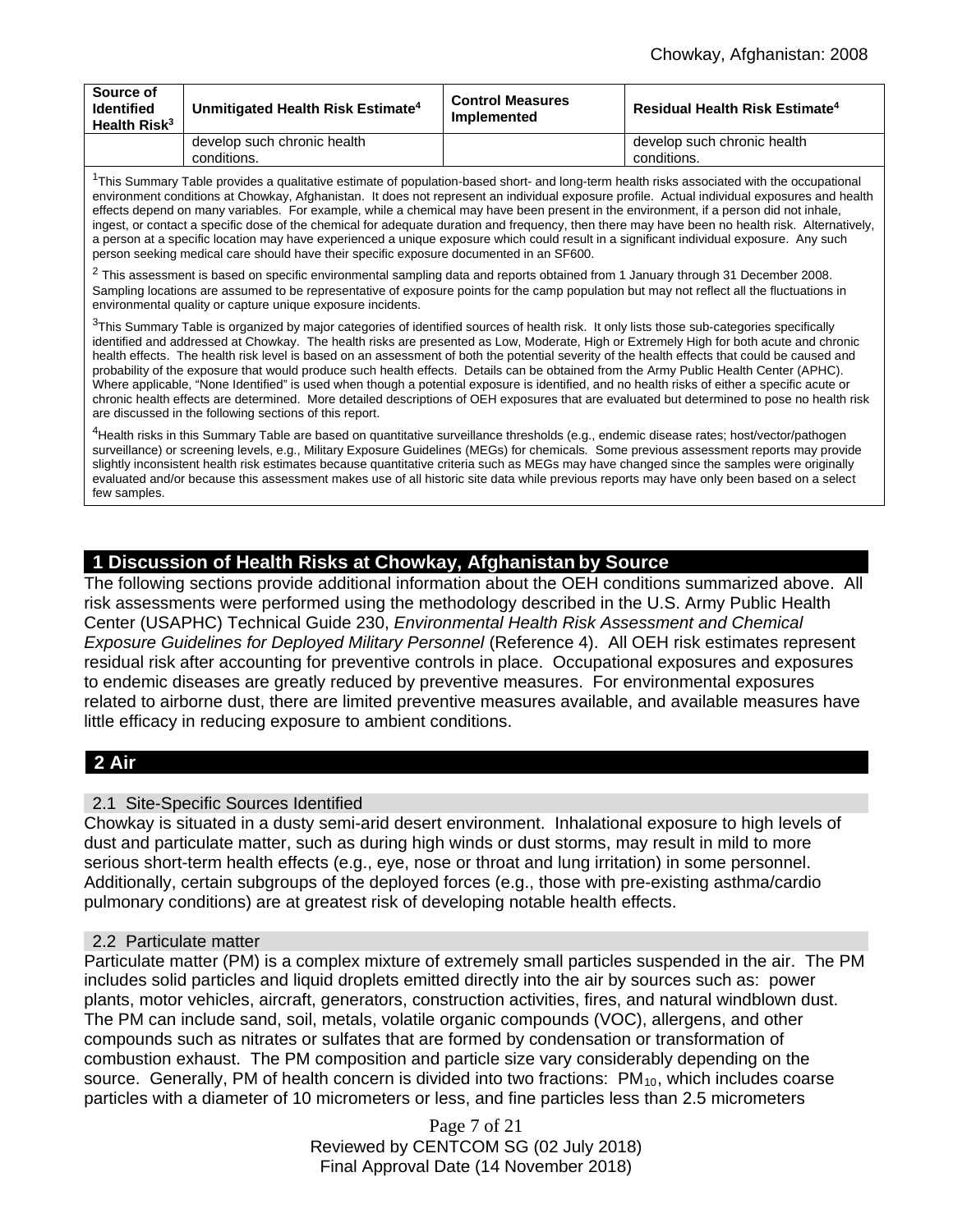$(PM<sub>2.5</sub>)$ , which can reach the deepest regions of the lungs when inhaled. Exposure to excessive PM is linked to a variety of potential health effects.

2.3 Particulate matter, less than10 micrometers  $(PM_{10})$ 

2.3.1 Exposure Guidelines:

Short Term (24-hour) PM<sub>10</sub> MEGs (micrograms per cubic meter, μg/m<sup>3</sup>):

- Negligible MEG = 250 **•** Not defined and not available.
- Marginal MEG  $= 420$
- Critical MEG  $= 600$

2.3.2 Sample data/Notes:

There were no  $PM_{10}$  air samples collected at the basecamp.

 2.3.3 Short-term health risk: **Not Evaluated.** No data to evaluate.

2.3.4 Long-term health risk:

**Not Evaluated-no samples nor available health guidelines**. The U.S. Environmental Protection Agency (EPA) has retracted its long-term standard (National Ambient Air Quality Standards, NAAQS) for  $PM_{10}$  due to an inability to clearly link chronic health effects with chronic  $PM_{10}$  exposure levels.

2.4 Particulate Matter, less than 2.5 micrometers  $(PM_{2.5})$ 2.4.1 Exposure Guidelines:

Short Term (24-hour) PM<sub>2.5</sub> MEGs ( $\mu$ g/m<sup>3</sup>): Long-term (1-year) PM<sub>2.5</sub> MEGs ( $\mu$ g/m<sup>3</sup>):

- Negligible MEG =  $65$  Negligible MEG =  $15$
- Marginal MEG = 250 Marginal MEG = 65
- Critical MEG  $= 500$

2.4.2 Sample data/Notes:

There were no  $PM<sub>2.5</sub>$  air samples collected at the basecamp.

 2.4.3 Short-term health risk: **Not Evaluated.** No data to evaluate.

 2.4.4 Long-term health risk: **Not Evaluated.** No data to evaluate.

2.5 Airborne Metals No airborne metal samples were provided for analysis from 1 January through 31 December 2008.

2.6 Volatile Organic Compounds (VOC) No VOC samples were provided for analysis from 1 January through 31 December 2008.

- 
- Long-term  $PM_{10}$  MEG ( $\mu$ g/m<sup>3</sup>):
	-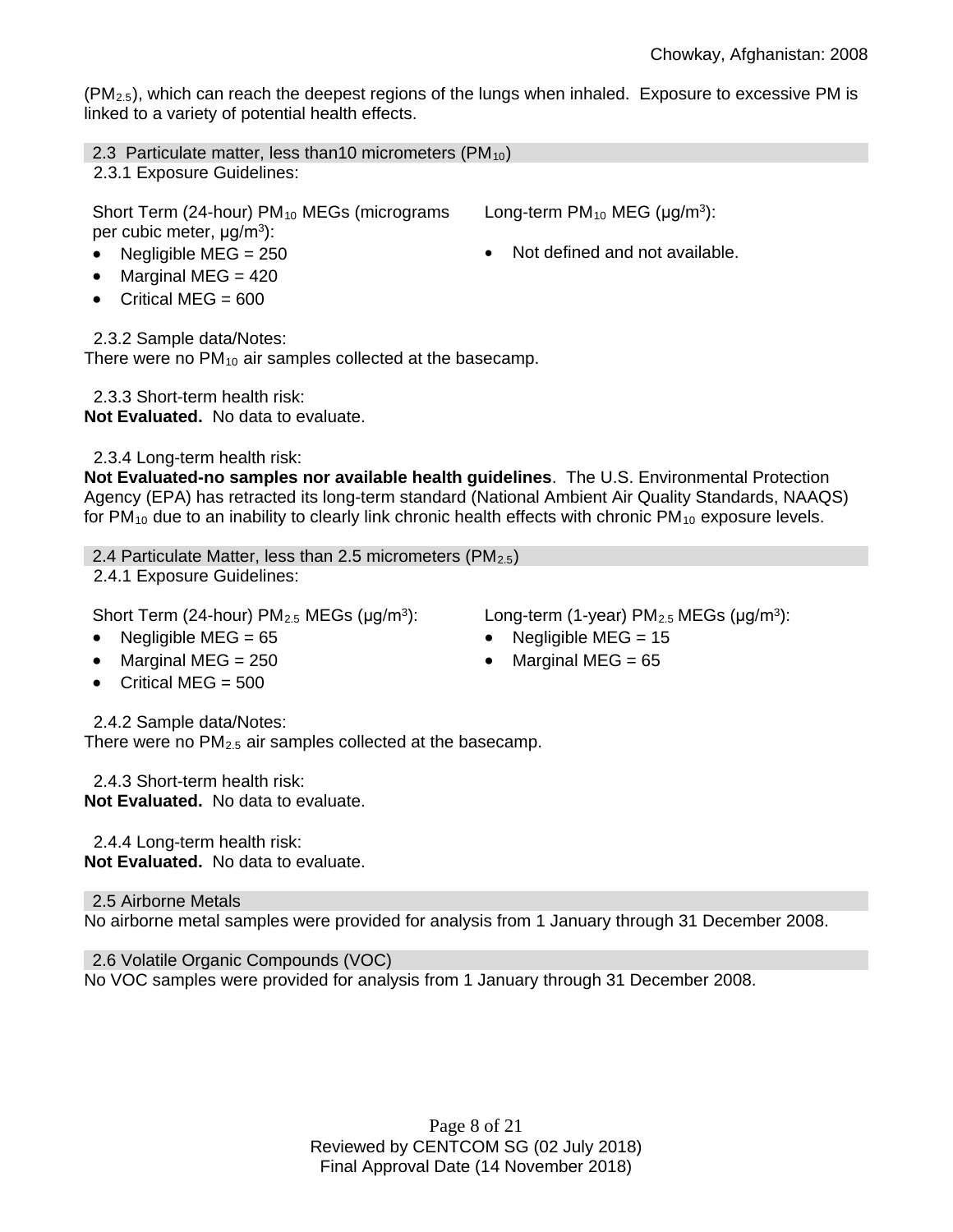# **3 Soil**

# 3.1 Site-Specific Sources Identified

3.1.1 Sample data/Notes:

A total of two valid surface soil samples were collected from 26 March 2008 (one sample) and 05 May 2008 (one sample), to assess OEH health risk to deployed personnel. The primary soil contamination exposure pathways are dermal contact and dust inhalation. Typical parameters analyzed for included semi volatile organic compounds (SVOCs), heavy metals, polychlorinated biphenyls (PCBs), pesticides, and herbicides. If the contaminant was known or suspected, other parameters may have been analyzed for (i.e., total petroleum hydrocarbons (TPH) and polycyclic aromatic hydrocarbons (PAH) near fuel spills).

# 3.1.2 Short-term health risk:

**Not an identified source of health risk**. Currently, sampling data for soil are not evaluated for short term (acute) health risks**.**

3.1.3 Long-term health risk:

**None identified based on available sample data.** No parameters exceeded 1-year Negligible MEGs.

# **4 Water**

4.1 Drinking Water: Bottled or Packaged Water

4.1.1 Site-Specific Sources Identified

There were no drinking water samples for Chowkay.

4.1.2 Short-term and long-term health risks:

Not evaluated because drinking water samples were not available.

# 4.2 Non-Drinking Water: Disinfected

# 4.2.1 Site-Specific Sources Identified

Although the primary route of exposure for most microorganisms is ingestion of contaminated water, dermal exposure to some microorganisms, chemicals, and biologicals may also cause adverse health effects. Complete exposure pathways would include drinking, brushing teeth, personal hygiene, cooking, providing medical and dental care using a contaminated water supply or during dermal contact at vehicle or aircraft wash racks.

4.2.2 Sample data/Notes:

There were no non-drinking water samples for Chowkay.

4.2.3 Short and long-term health risks:

Not evaluated because drinking water samples were not available.

# **5 Military Unique**

5.1 Chemical Biological, Radiological Nuclear (CBRN) Weapons No specific hazard sources were documented in the Defense Occupational and Environmental Health Readiness System (DOEHRS) from 1 January 2008 through 31 December 2008 (Reference 1).

> Page 9 of 21 Reviewed by CENTCOM SG (02 July 2018) Final Approval Date (14 November 2018)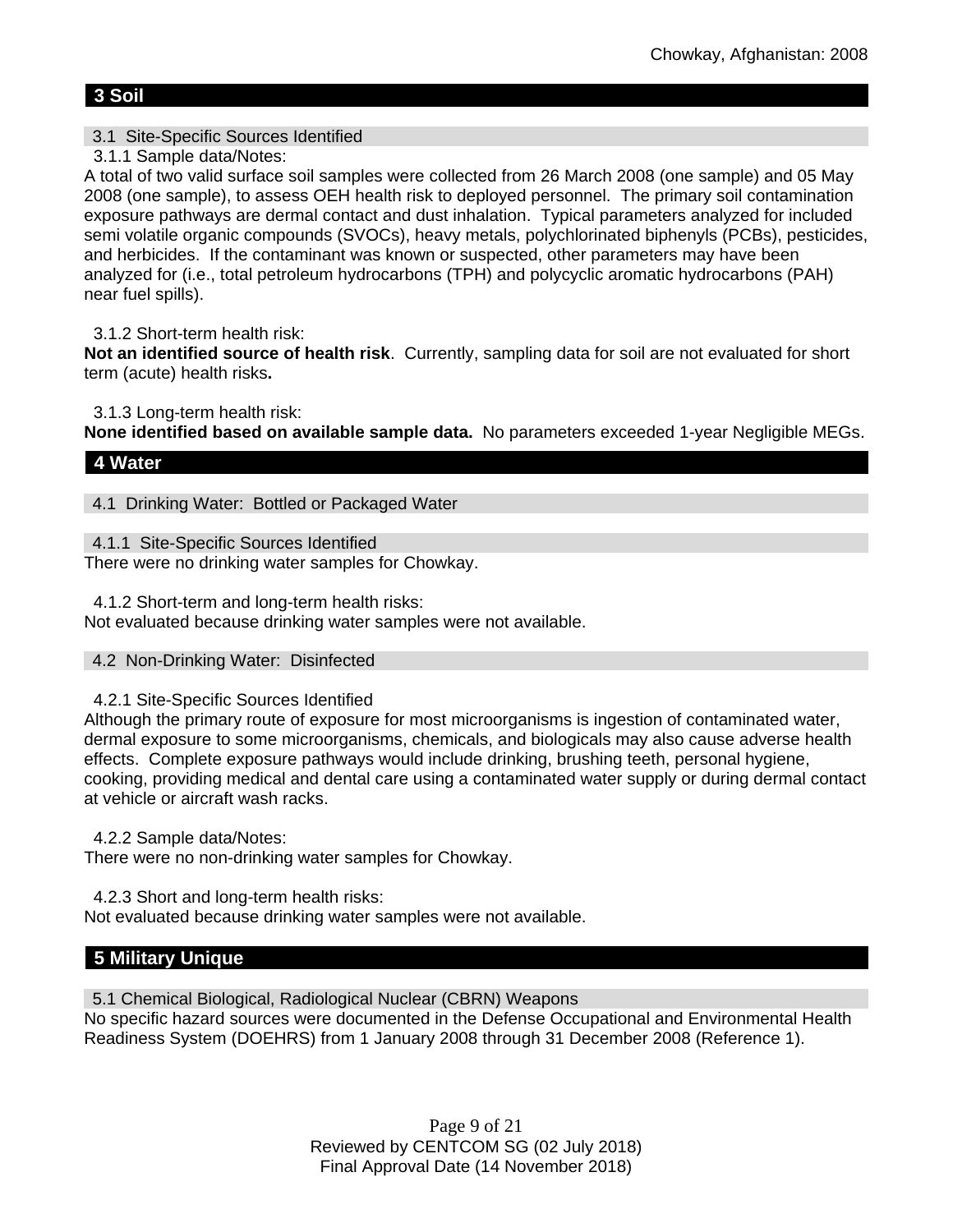#### 5.2 Depleted Uranium (DU)

No specific hazard sources were documented in the DOEHRS from 1 January through 31 December 2008 (Reference 1).

5.3 Ionizing Radiation

No specific hazard sources were documented in the DOEHRS from 1 January through 31 December 2008 (Reference 1).

5.4 Non-Ionizing Radiation

No specific hazard sources were documented in the DOEHRS from 1 January through 31 December 2008 (Reference 1).

# **6 Endemic Diseases**

This document lists the endemic diseases reported in the region, its specific health risks and severity and general health information about the diseases. CENTCOM Modification (MOD) 9 (Reference 5) lists deployment requirements, to include immunizations and chemoprophylaxis, in effect during the timeframe of this POEMS.

# 6.1 Foodborne and Waterborne Diseases

Foodborne and waterborne diseases in the area are transmitted through the consumption of local food and water. Local unapproved food and water sources (including ice) are heavily contaminated with pathogenic bacteria, parasites, and viruses to which most U.S. Service Members have little or no natural immunity. There is still underreporting of specific disease incidence. Diarrheal diseases are expected to temporarily incapacitate a very high percentage of U.S. personnel within days if local food, water, or ice is consumed. Hepatitis A and typhoid fever infections typically cause prolonged illness in a smaller percentage of unvaccinated personnel. Vaccinations are required for DoD personnel and contractors. In addition, although not specifically assessed in this document, significant outbreaks of viral gastroenteritis (e.g., norovirus) and food poisoning (e.g., *Bacillus cereus*, *Clostridium perfringens*, *Staphylococcus* spp.) may occur. Key disease risks are summarized below:

Mitigation strategies were in place and included consuming food and water from approved sources, vaccinations (when available), frequent hand washing and general sanitation practices.

# 6.1.1 Diarrheal diseases (bacteriological)

**High, mitigated to Low**: Unmitigated health risk to U.S. personnel was high year round. Diarrheal diseases are expected to temporarily incapacitate a very high percentage of personnel (potentially over 50% per month) within days if local food, water, or ice is consumed. Field conditions (including lack of hand washing and primitive sanitation) may facilitate person-to-person spread and epidemics. Typically mild disease treated in outpatient setting; recovery and return to duty in less than 72 hours with appropriate therapy. A small proportion of infections may require greater than 72 hours limited duty, or hospitalization.

#### 6.1.2 Hepatitis A, typhoid/paratyphoid fever, and diarrhea-protozoal

**High, mitigated to Low**: Unmitigated health risk to U.S. personnel is high year round for hepatitis A and typhoid/paratyphoid fever, and moderate for diarrhea-protozoal. Mitigation was in place to reduce the risks to low. Hepatitis A, typhoid/paratyphoid fever, and diarrhea-protozoal disease may cause prolonged illness in a small percentage of personnel (less than 1% per month). Although much rarer, other potential diseases in this area that are also considered a moderate risk include: hepatitis E, diarrhea-cholera, and brucellosis.

> Page 10 of 21 Reviewed by CENTCOM SG (02 July 2018) Final Approval Date (14 November 2018)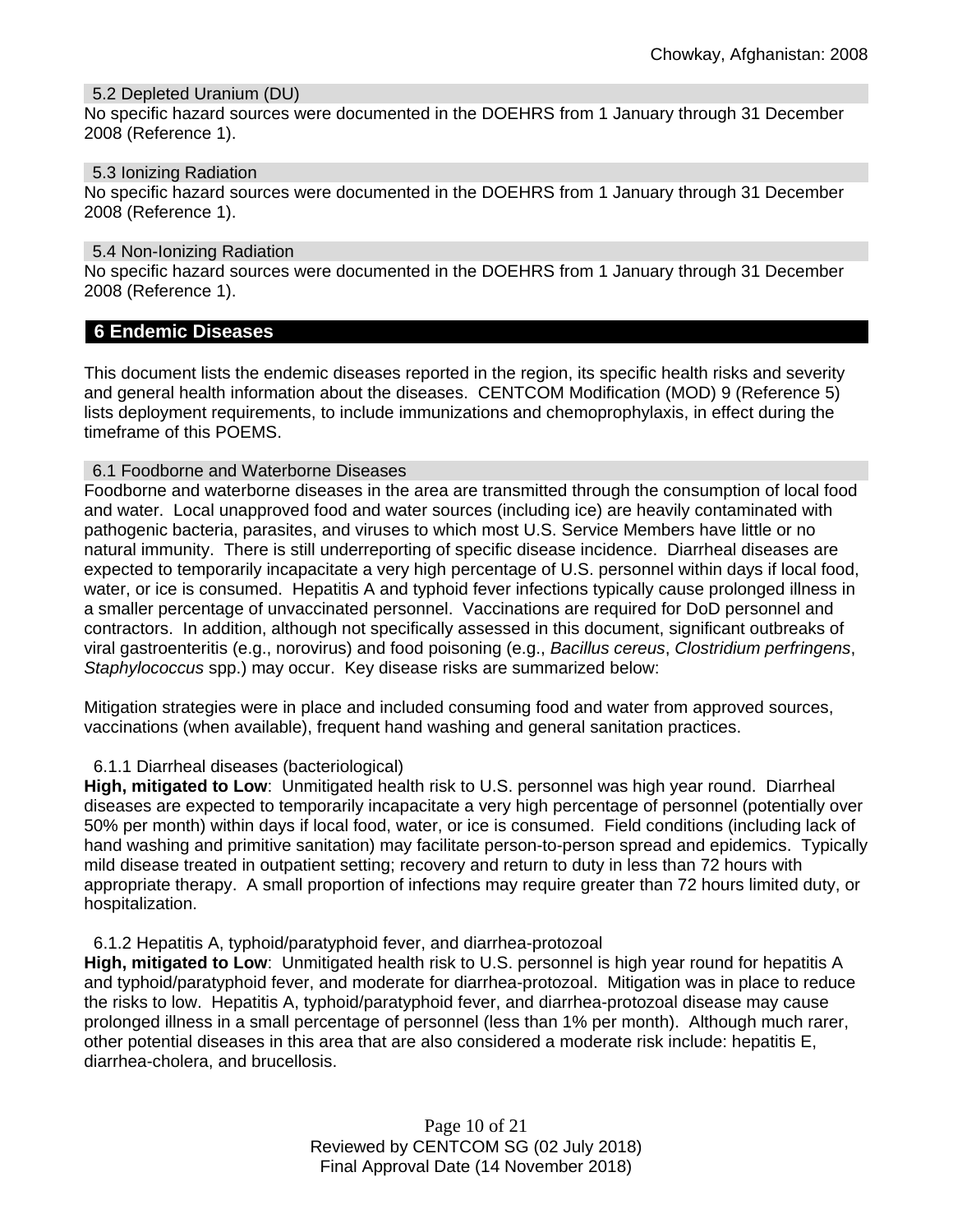# 6.1.3 Polio

**Low**: Unmitigated health risk to U.S. personnel is low. Despite a concerted global eradication campaign, poliovirus continues to affect children and adults in Afghanistan. Polio is a highly infectious disease that invades the nervous system. The virus is transmitted by person-to-person, typically by hands, food or water contaminated with fecal matter or through direct contact with the infected person's saliva. An infected person may spread the virus to others immediately before and about 1 to 2 weeks after symptoms appear. The virus can live in an infected person's feces for many weeks. About 90% of people infected have no symptoms, and about 1% have a very severe illness leading to muscle weakness, difficulty breathing, paralysis, and sometimes death. People who do not have symptoms can still pass the virus to others and make them sick.

# 6.1.4 Short-term health risk:

**Low**: The overall unmitigated short-term risk associated with foodborne and waterborne diseases are considered high (bacterial diarrhea, hepatitis A, typhoid/paratyphoid fever) to moderate (diarrheacholera, diarrhea-protozoal, brucellosis, hepatitis E) to low (polio) if local food or water is consumed. Preventive Medicine measures reduced the risk to low. Confidence in the health risk estimate is high.

# 6.1.5 Long-term health risk:

# **None identified based on available data.**

# 6.2 Arthropod Vector-Borne Diseases

During the warmer months, the climate and ecological habitat support populations of arthropod vectors, including mosquitoes, ticks, mites, and sandflies. Significant disease transmission is sustained countrywide, including urban areas. Malaria, the major vector-borne health risk in Afghanistan, is capable of debilitating a high percentage of personnel for up to a week or more. Mitigation strategies were in place and included proper wear of treated uniforms, application of repellent to exposed skin, and use of bed nets and chemoprophylaxis (when applicable). Additional methods included the use of pesticides, reduction of pest/breeding habitats, and engineering controls.

# 6.2.1 Malaria

**High, mitigated to Low:** Unmitigated health risk to U.S. personnel is high with season transmission (April-November). Malaria incidents are often associated with the presence of agriculture activity, including irrigation systems and standing water, which provide breeding habitats for vectors. A small number of cases may occur among personnel exposed to mosquito (Anopheles spp.) bites. Malaria incidents may cause debilitating febrile illness typically requiring 1 to 7 days of inpatient care, followed by return to duty. Severe cases may require intensive care or prolonged convalescence.

# 6.2.2 Leishmaniasis

**Moderate, mitigated to Low**: Unmitigated health risk to U.S. personnel is moderate with seasonal transmission (March-November). Leishmaniasis is transmitted by sand flies. A small number of cases (less than 1% per month attack rate) could occur among personnel exposed to sandfly bites in areas with infected people, rodents, dogs, or other reservoir animals. In groups of personnel exposed to heavily infected sandflies in focal areas, attack rates can be very high (over 50%). There are two forms of the disease; cutaneous (acute form) and visceral (a more latent form of the disease). The leishmaniasis parasites may survive for years in infected individuals and this infection may go unrecognized by physicians in the U.S. when infections become symptomatic years later. Cutaneous infection is unlikely to be debilitating, though lesions may be disfiguring. Visceral leishmaniasis disease can cause severe febrile illness which typically requires hospitalization with convalescence over 7 days.

# 6.2.3 Crimean-Congo hemorrhagic fever

**High, mitigated to Low**: Unmitigated health risk to U.S. personnel was high year round with peak transmission March-November. Crimean-Congo hemorrhagic fever occurs in a small number of cases

> Page 11 of 21 Reviewed by CENTCOM SG (02 July 2018) Final Approval Date (14 November 2018)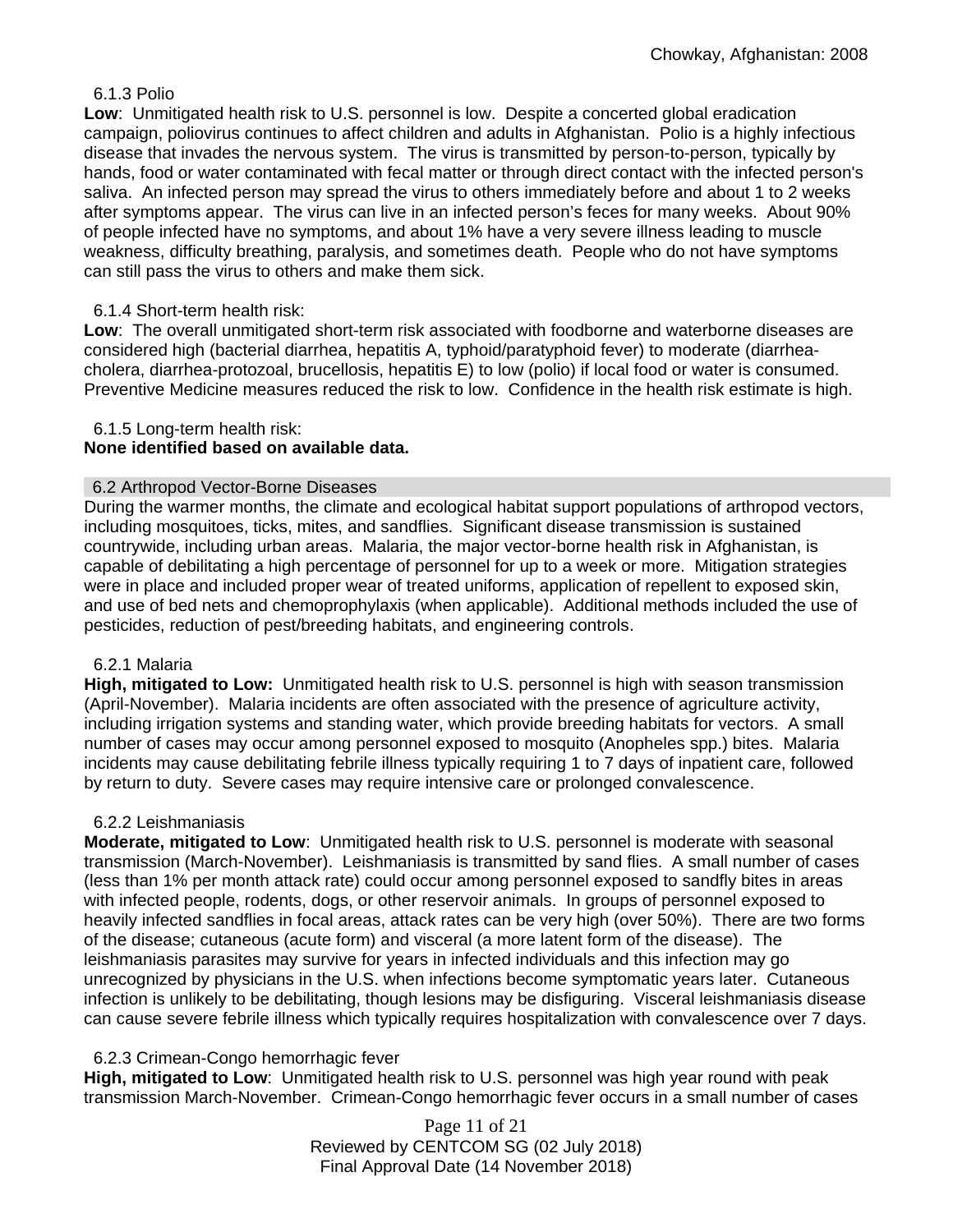(less than 1% per month attack rate) and is transmitted by tick bites or occupational contact with blood or secretions from infected animals. The disease typically requires intensive care with fatality rates from 5% to 50%.

## 6.2.4 Sandfly fever

**Moderate, mitigated to Low**: Unmitigated health risk to U.S. personnel was moderate with seasonal transmission (March-November). The disease is transmitted by sandflies, which typically bite at night and breed in dark places rich in organic matter, particularly in rodent or other animal burrows. Rare cases are possible. Although data are insufficient to assess potential disease rates, 1% to 10% of personnel could be affected per month; under worst conditions disease rates can be as high as 50% with no mitigation measures in place. Incidents can result in debilitating febrile illness typically requiring 1 to 7 days of supportive care followed by return to duty.

## 6.2.5 Plague

**Low:** Unmitigated health risk to U.S. personnel is low year round. Bubonic plague typically occurred as sporadic cases among people who come in contact with wild rodents and their fleas during work, hunting, or camping activities. Outbreaks of human plague are rare and typically occur in crowded urban settings associated with large increases in infected commensal rats (*Rattus rattus*) and their flea populations. Some untreated cases of bubonic plague may develop into secondary pneumonic plague. Respiratory transmission of pneumonic plague is rare but has the potential to cause significant outbreaks. Close contact is usually required for transmission. In situations where respiratory transmission of plague is suspected, weaponized agent must be considered. Extremely rare cases (less than 0.01% per month attack rate) could occur. Incidence could result in potentially severe illness which may require more than 7 days of hospitalization and convalescence.

## 6.2.6 Typhus-miteborne (scrub typhus**)**

**Moderate, mitigated to Low:** Unmitigated health risk to U.S. personnel is moderate with seasonal transmission (March-November). Mite-borne typhus is a significant cause of febrile illness in local populations with rural exposures in areas where the disease is endemic. Large outbreaks have occurred when non-indigenous personnel such as military forces enter areas with established local transmission. The disease is transmitted by the larval stage of trombiculid mites (chiggers), which are typically found in areas of grassy or scrubby vegetation, often in areas which have undergone clearing and regrowth. Habitats may include sandy beaches, mountain deserts, cultivated rice fields, and rain forests. Although data are insufficient to assess potential disease rates, attack rates can be very high (over 50%) in groups of personnel exposed to heavily infected "mite islands" in focal areas. The disease can cause debilitating febrile illness typically requiring 1 to 7 days of inpatient care, followed by return to duty.

#### 6.2.7 West Nile fever

**Low**: Unmitigated health risk to U.S. personnel was low year with seasonal transmission (March-November). West Nile fever was present and maintained by the bird population and transmitted to humans via mosquito vector. Typically, infections in young, healthy adults were asymptomatic although fever, headache, tiredness, body aches (occasionally with a skin rash on trunk of body), and swollen lymph glands can occurred.

# 6.2.9 Short -term health risk:

**Low:** The unmitigated health risk estimate is high for malaria and Crimean-Congo hemorrhagic fever (infection rate of less than 1% per month), Moderate for leishmaniasis-cutaneous (acute), sandfly fever, typhus-miteborne; and Low for, the plague and West Nile fever. Health risk is reduced to low by proper wear of the uniform, application of repellent to exposed skin, and appropriate chemoprophylaxis. Confidence in health risk estimate was high.

> Page 12 of 21 Reviewed by CENTCOM SG (02 July 2018) Final Approval Date (14 November 2018)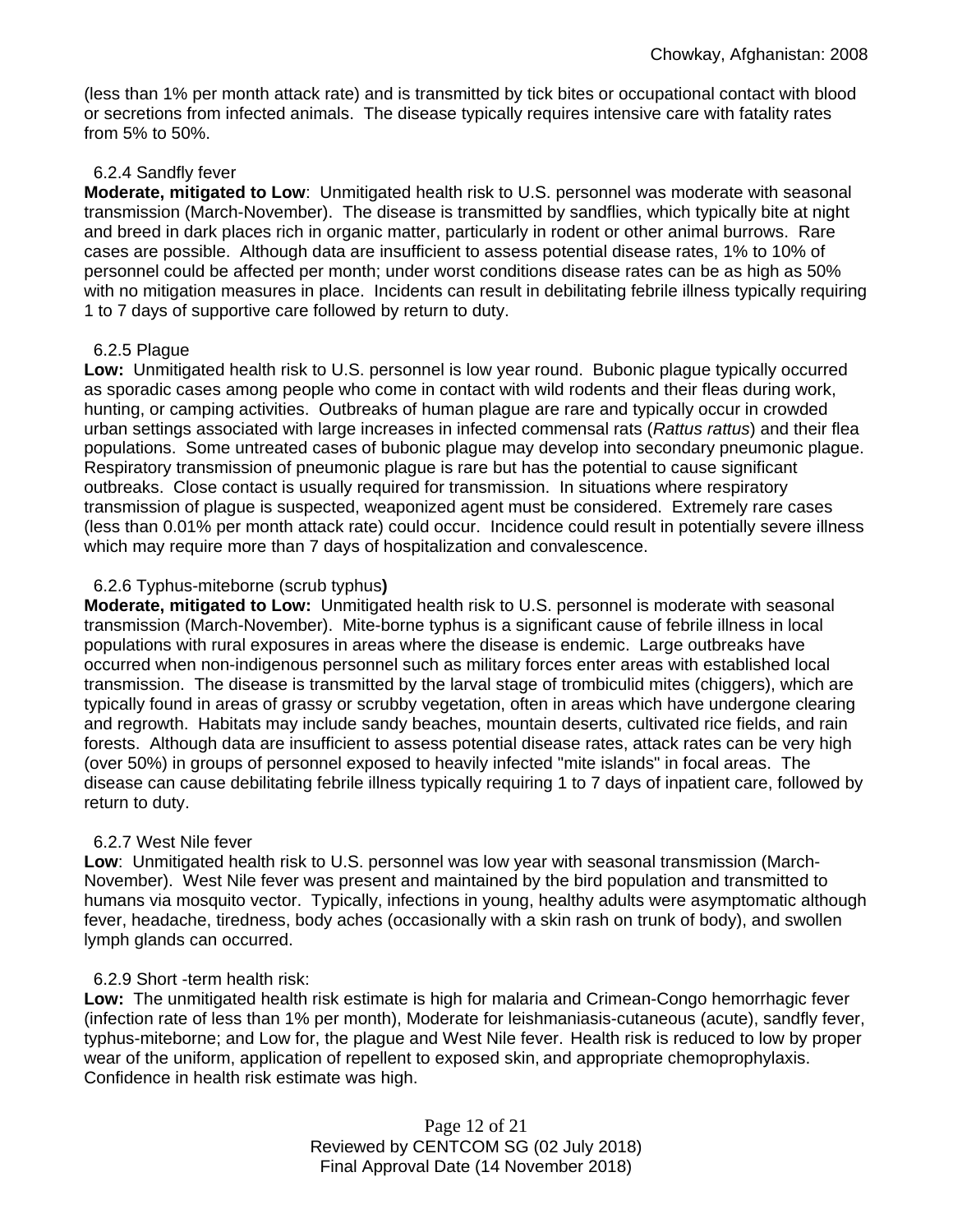# 6.2.10 Long-term health risk:

**Low:** The unmitigated risk is moderate for leishmaniasis-visceral (chronic). Risk is reduced to low by proper wear of the uniform and application of repellent to exposed skin. Confidence in the risk estimate is high.

## 6.3 Water Contact Diseases

Operations or activities that involve extensive water contact may result in personnel being temporarily debilitated with leptospirosis in some locations. Leptospirosis health risk typically increases during flooding. In addition, although not specifically assessed in this document, bodies of surface water are likely to be contaminated with human and animal waste. Activities such as wading or swimming may result in exposures to enteric diseases such as diarrhea and hepatitis via incidental ingestion of water. Prolonged water contact also may lead to the development of a variety of potentially debilitating skin conditions such as bacterial or fungal dermatitis. Mitigation strategies were in place and included avoiding water contact and recreational water activities, proper wear of uniform (especially footwear), and protective coverings for cuts/abraded skin.

#### 6.3.1 Leptospirosis

**Moderate, mitigated to Low**: Unmitigated health risk to U.S. personnel was moderate with seasonal transmission (March-November). Human infections occur through exposure to water or soil contaminated by infected animals and is associated with wading, and swimming in contaminated, untreated open water. The occurrence of flooding after heavy rainfall facilitates the spread of the organism because as water saturates the environment *Leptospira* spp. present in the soil passes directly into surface waters. *Leptospira* spp. can enter the body through cut or abraded skin, mucous membranes, and conjunctivae. Infection may also occur from ingestion of contaminated water. The acute, generalized illness associated with infection may mimic other tropical diseases (for example, dengue fever, malaria, and typhus), and common symptoms include fever, chills, myalgia, nausea, diarrhea, cough, and conjunctival suffusion. Manifestations of severe disease can include jaundice, renal failure, hemorrhage, pneumonitis, and hemodynamic collapse. Recreational activities involving extensive water contact may result in personnel being temporarily debilitated with leptospirosis. Incidence could result in debilitating febrile illness typically requiring 1 to 7 days of inpatient care, followed by return to duty; some cases may require prolonged convalescence.

# 6.3.2 Short-term health risk:

Low: Unmitigated health risk for leptospirosis was moderate during warmer months. Preventive measures such as avoiding water contact and recreational water activities; and protective coverings for cuts/abraded skin reduced the health risk to low to none. Confidence in the risk estimate was medium.

#### 6.3.3 Long-term health risk:

# **None identified based on available data.**

#### 6.4 Respiratory Diseases

Although not specifically assessed in this document, deployed U.S. Forces may be exposed to a wide variety of common respiratory infections in the local population. These include influenza, pertussis, viral upper respiratory infections, viral and bacterial pneumonia, measles, and others. The U.S. military populations living in close-quarter conditions are at risk for substantial person-to-person spread of respiratory pathogens. Influenza is of particular concern because of its ability to debilitate large numbers of unvaccinated personnel for several days. Mitigation strategies were in place and included routine medical screenings, vaccination, enforcing minimum space allocation in housing units, implementing head-to-toe sleeping in crowded housing units, implementation of proper personal protective equipment (PPE) when necessary for healthcare providers and detention facility personnel.

> Page 13 of 21 Reviewed by CENTCOM SG (02 July 2018) Final Approval Date (14 November 2018)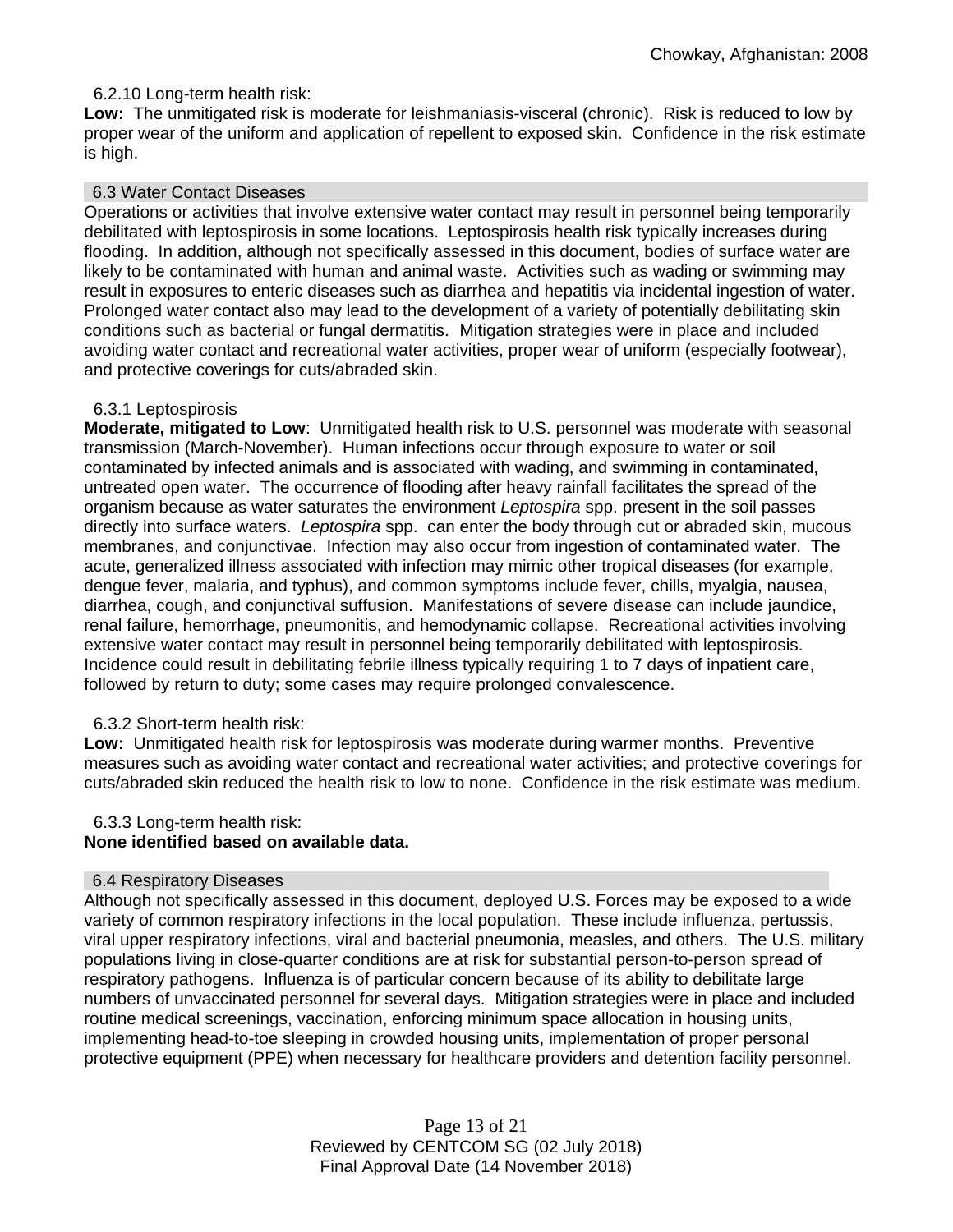## 6.4.1 Tuberculosis (TB)

**Moderate, mitigated to Low:** Unmitigated health risk to U.S. personnel was moderate year round. Transmission typically requires close and prolonged contact with an active case of pulmonary or laryngeal TB, although it also can occur with more incidental contact. Individuals with prolonged indoor exposure to the local population are at increased risk for latent TB infection.

#### 6.4.2 Meningococcal meningitis

**Low:** Unmitigated health risk to U.S. personnel was low year round. Meningococcal meningitis is transmitted from person to person through droplets of respiratory or throat secretions. Close and prolonged contact facilitates the spread of this disease. Meningococcal meningitis is potentially a very severe disease typically requiring intensive care; fatalities may occur in 5-15% of cases.

## 6.4.3 Middle East respiratory syndrome coronavirus (MERS-CoV)

**Low**: Although no cases have been reported in Afghanistan, Middle East respiratory syndrome coronavirus (MERS-CoV) is known to occur within the region. Most MERS patients developed severe acute respiratory illness with symptoms of fever, cough and shortness of breath. MERS-CoV has spread from ill people to others through close contact, such as caring for or living with an infected person. The incubation period for MERS-CoV is usually about 5 to 6 days, but can range from 2 to 14 days. Currently, there is no vaccine to prevent MERS-CoV infection.

## 6.4.4 Short-term health risk:

**Low:** Moderate (TB) to low (for meningococcal meningitis and MERS-CoV). Overall risk was reduced to low with mitigation measures. Confidence in the health risk estimate is high.

#### 6.4.5 Long-term health risk:

**None identified based on available data.** Tuberculosis is evaluated as part of the post deployment health assessment (PDHA). A TB skin test is required post-deployment if potentially exposed and is based upon individual service policies.

#### 6.5 Animal-Contact Diseases

#### 6.5.1 Rabies

**Moderate, mitigated to Low:** Unmitigated health risk to U.S. personnel was moderate year round. Occurrence in local animals was well above U.S. levels due to the lack of organized control programs. Dogs are the primary reservoir of rabies in Afghanistan, and a frequent source of human exposure. Rabies is transmitted by exposure to the virus-laden saliva of an infected animal, typically through bites, but could occur from scratches contaminated with the saliva. A U.S. Army Soldier deployed to Afghanistan from May 2010 to May 2011 died of rabies in New York on 31 August 2011 (Reference 6). Laboratory results indicated the Soldier was infected from contact with a dog while deployed. Although the vast majority (>99%) of persons who develop rabies disease will do so within a year after a risk exposure, there have been rare reports of individuals presenting with rabies disease up to six years or more after their last known risk exposure. Mitigation strategies included command emphasis of CENTCOM GO 1C, reduction of animal habitats, active pest management programs, and timely treatment of feral animal scratches/bites.

#### 6.5.2 Q-Fever

**Moderate, mitigated to Low:** Unmitigated health risk to U.S. personnel was moderate year round. Rare cases are possible among personnel exposed to aerosols from infected animals, with clusters of cases possible in some situations. Significant outbreaks (affecting 1-50%) can occur in personnel with heavy exposure to barnyards or other areas where animals are kept. Unpasteurized milk may also transmit infection. The primary route of exposure is respiratory, with an infectious dose as low as a single organism. Incidence could result in debilitating febrile illness, sometimes presenting as pneumonia, typically requiring 1 to 7 days of inpatient care followed by return to duty. Mitigation

> Page 14 of 21 Reviewed by CENTCOM SG (02 July 2018) Final Approval Date (14 November 2018)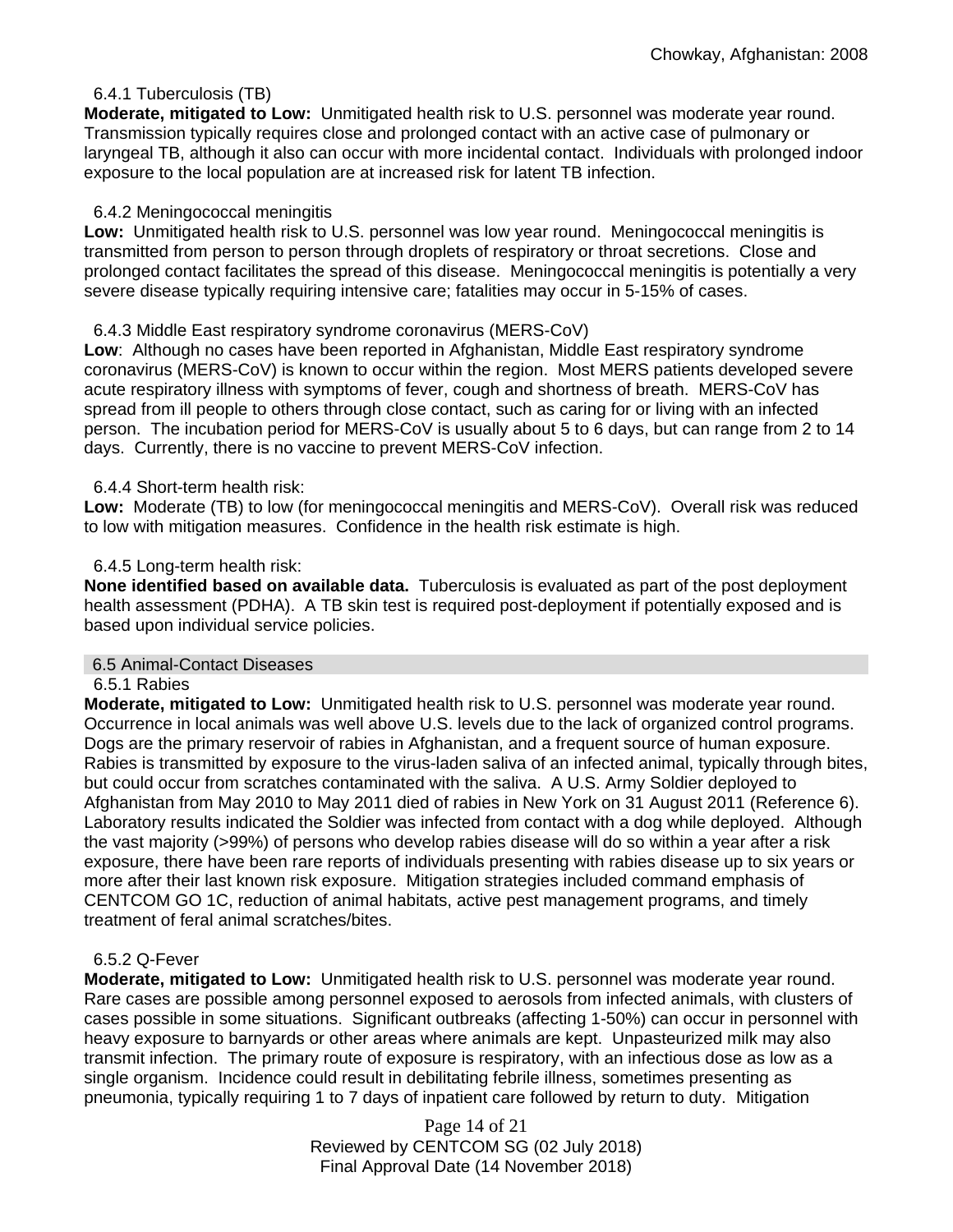strategies include consuming approved food sources, avoidance of animals and farms, dust abatement when working in these areas (wet mop, water sprayed on high volume traffic areas, etc.), and proper PPE for personnel working with animals, and immunization.

#### 6.5.3 Anthrax

**Low:** Unmitigated health risk to U.S. personnel was low year round. Anthrax cases are rare in indigenous personnel. Anthrax is a naturally occurring infection; cutaneous anthrax is transmitted by direct contact with infected animals or carcasses, including hides. Eating undercooked infected meat may result in contracting gastrointestinal anthrax. Pulmonary anthrax is contracted through inhalation of spores and is extremely rare. Mitigation measures included consuming approved food sources, proper food preparation and cooking temperatures, avoidance of animals and farms, dust abatement when working in these areas, vaccinations, and proper PPE for personnel working with animals.

## 6.5.4 Avian influenza

**Low:** Unmitigated health risk to U.S. personnel was low year round. Although avian influenza (AI) is easily transmitted among birds, bird-to-human transmission is extremely inefficient. Human-to-human transmission appears to be exceedingly rare, even with relatively close contact. Extremely rare cases (less than 0.01% per month attack rate) could occur. Incidence could result in very severe illness with fatality rate higher than 50 percent in symptomatic cases. Mitigation strategies included avoidance of birds/poultry and proper cooking temperatures for poultry products.

## 6.5.5 Short-term health risk:

**Low:** The overall short-term unmitigated health risk associated with animal contact diseases was considered moderate (Q-fever and rabies) to low (anthrax and avian influenza). Preventive measures such as consuming approved food source, immunization and avoidance of animals and farms reduced the health risk to low to none. Confidence in risk estimate was medium.

# 6.5.6 Long-term health risk:

**Low:** The long-term risk for rabies is low because the incubation period for rabies can be several years in rare cases.

6.6 Soil-transmitted helminths (hookworm, strongyloidiasis, cutaneous larva migrans)

**Moderate, mitigated to Low:** Unmitigated health risk to U.S. personnel was moderate with seasonal transmission (March-November). A small number of cases (less than 1% per month attack rate) could occur among personnel with direct skin exposure to soil contaminated with human or animal feces (including sleeping on bare ground, walking barefoot). Initial skin symptoms typically are mild and are not debilitating. However, systemic symptoms of fever, cough, abdominal pain, nausea, and diarrhea may develop weeks to months after initial infection with hookworm or *Strongyloides* spp. More severe infections with high worm burden may be debilitating in some cases. Rates of infection in U.S. personnel will be highly variable, depending on specific local environmental conditions. Rates of infection in U.S. personnel are expected to be less than 1 percent per month in most locations. However, rates in some focal areas with heavily contaminated soil could exceed 1 percent per month.

#### 6.6.1 Short-term health risk:

**Low:** Moderate for soil transmitted helminthes. Overall risk was reduced to low with mitigation measures. Confidence in the health risk estimate is high.

6.6.2 Long-term health risk:

#### **None identified based on available data.**

# **7 Venomous Animals**

All information was taken directly from the Armed Forces Pest Management Board (Reference 7) and

Page 15 of 21 Reviewed by CENTCOM SG (02 July 2018) Final Approval Date (14 November 2018)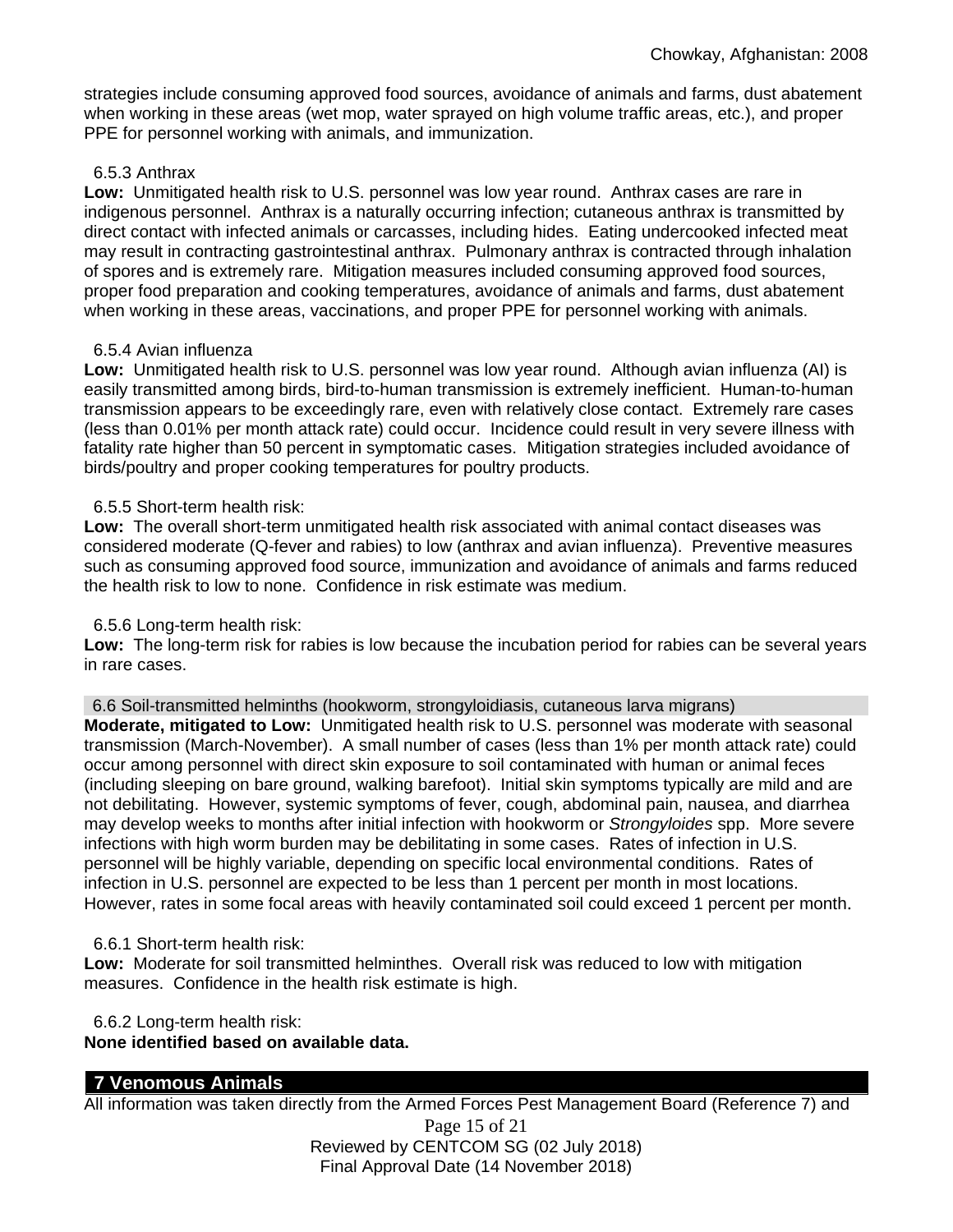the Clinical Toxinology Resources web site from the University of Adelaide, Australia (Reference 8). The species listed below have home ranges that overlap the location of Chowkay, and may present a health risk if they are encountered by personnel. See Section 10.4 for more information about pesticides and pest control measures.

## 7.1 Spiders

• *Latrodectus dahlia* (widow spider): Severe envenoming possible, potentially lethal. However, venom effects are mostly minor and even significant envenoming is unlikely to be lethal.

#### 7.2 Scorpions

• *Androctonus afghanus, Androctonus amoreuxi,* and *Androctonus baluchicus*: Severe envenoming possible, potentially lethal. Severe envenoming may produce direct or indirect cardio toxicity, with cardiac arrhythmias, cardiac failure. Hypovolaemic hypotension possible in severe cases due to fluid loss through vomiting and sweating.

• *Afghanobuthus naumanni, Buthacus striffleri*, *Compsobuthus afghanus*, *Compsobuthus rugosulus, Compsobuthus tofti, Mesobuthus caucasicus, Mesobuthus eupeus, Mesobuthus macmahoni, Orthochirus afghanus, Orthochirus bicolor, Orthochirus danielleae, Orthochirus erardi*, *Orthochirus heratensis*, *Orthochirus jalalabadensis, Orthochirus monodi, Orthochirus pallidus, Orthochirus samrchelsis*, *Orthochirus scrobiculosus,* and *Sassanidotus gracilis*: There are a number of dangerous Buthid scorpions, but there are also some known to cause minimal effects only. Without clinical data it is unclear where these species fit within that spectrum.

• *Hottentotta alticola*, and *Hottentotta saulcyi*: Moderate envenoming possible but unlikely to prove lethal. Stings by these scorpions are likely to cause only short lived local effects, such as pain, without systemic effects.

• *Scorpiops afghanus, Scorpiops lindbergi*: Mild envenoming only, not likely to prove lethal. Stings by these scorpions are likely to cause only short lived local effects, such as pain, without systemic effects.

#### 7.3 Snakes

• *Echis carinatus multisquamatus* (central Asian saw-scaled viper), *Echis carinatus sochureki* (Sochurek's saw-scaled viper), *Gloydius halys* (Haly's pit viper): Severe envenoming possible, potentially lethal. Bites may cause moderate to severe coagulopathy and haemorrhagins causing extensive bleeding.

• *Eristocophis mcmahoni* (McMahon's viper): Severe envenoming possible, potentially lethal. Venom shows strong hemorrhagic activity. Mild to Moderate neurotoxic effects may occur.

• *Macrovipera lebetina obtuse* (Levant blunt-nosed viper)*, and Macrovipera lebetina turanica*  (Turan blunt-nosed viper): Severe envenoming possible, potentially lethal. Bites may cause mild to severe local effects, shock & coagulopathy.

• Naja oxiana (Oxus cobra): Severe envenoming possible, potentially lethal. Bites can cause systemic effects, principally flaccid paralysis.

• *Pseudocerastes persicus* (Persian horned viper): Unlikely to cause significant envenoming; limited clinical data suggest bites result in local effects only.

• *Gloydius himalayanus* (Himalayan pit viper), *Gloydius intermedius* (Central Asian pit viper):

Page 16 of 21 Reviewed by CENTCOM SG (02 July 2018) Final Approval Date (14 November 2018)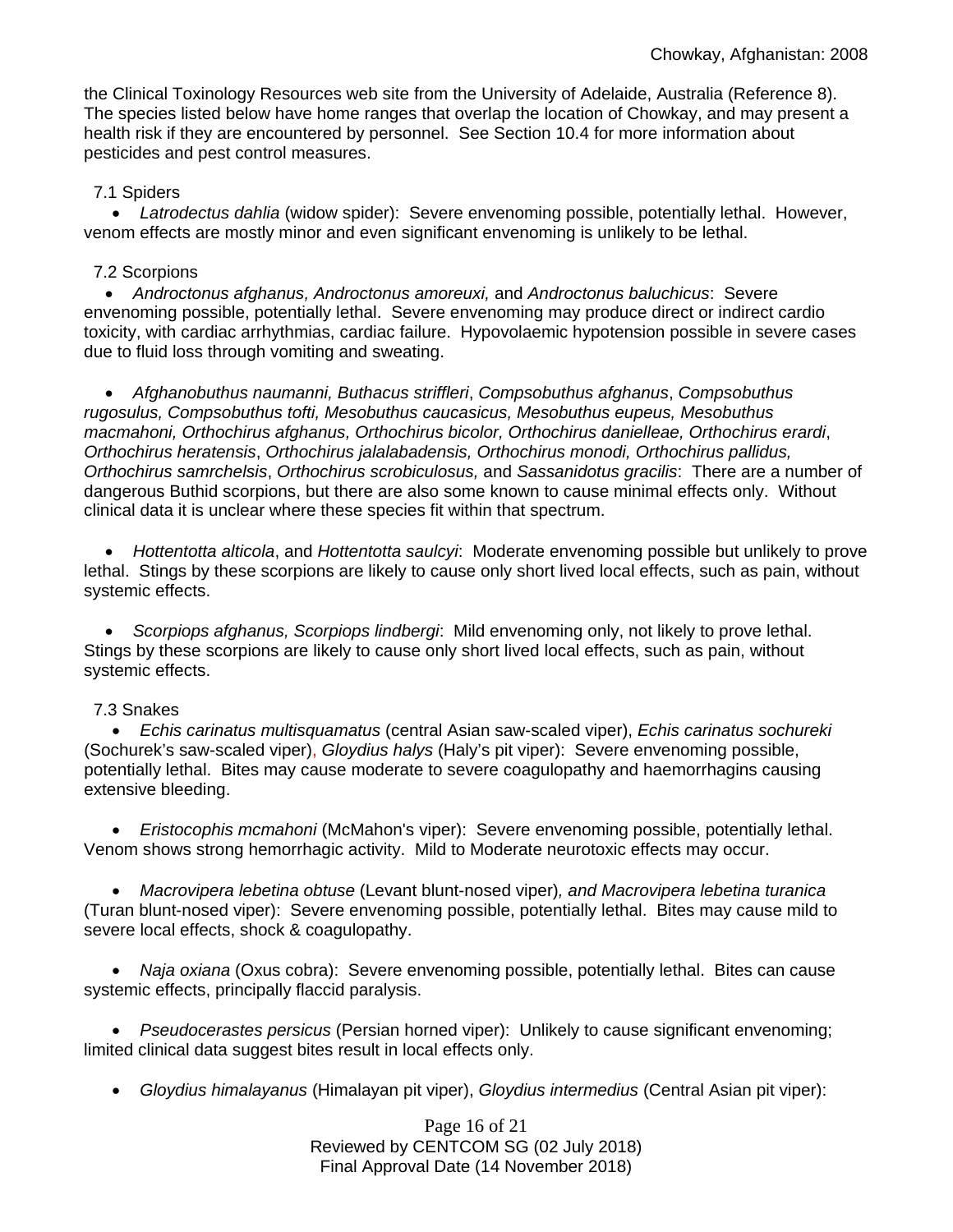Potentially lethal envenoming, though unlikely, cannot be excluded. Bites cause in local and sometimes systemic effects including necrosis, coagulopathy, and renal failure.

7.4 Short-term health risk:

**Low:** If encountered, effects of venom vary with species from mild localized swelling (e.g. widow spider) to potentially lethal effects (e.g., Haly's pit viper). See effects of venom above. Mitigation strategies included avoiding contact, proper wear of uniform (especially footwear), and timely medical treatment. Confidence in the health risk estimate is low (Reference 4, Table 3-6).

 7.5 Long-term health risk: **None identified.**

# **8 Heat/Cold Stress**

Chowkay is located in Kunar Province, Afghanistan. Between May and September, the average daily maximum temperature reached the low 90s degrees Fahrenheit (ºF), and the high may reach the low 120s °F. In winter, the average temperature was in the mid-50s °F, and the temperature occasionally dropped below freezing. The mean annual average precipitation was 3.5 inches, with the majority of the recorded precipitation occurring in February and March. Heat stress/injuries and cold stress/injuries are largely dependent on operational and individual factors instead of environmental factors alone (Reference 9).

## 8.1 Heat

#### 8.1.1 Short-term health risk:

**High, mitigated to Low**: The short-term health risk of heat injury was high in unacclimated personnel. Preventive measures such as work-rest cycles and proper hydration reduced the health risk to low.

# 8.1.2 Long-term health risk:

**Low**: The long-term health risk may be greater to certain susceptible persons–those older (i.e., greater than 45 years), in lesser physical shape, or with underlying medical/health conditions. Long-term health implications from heat injuries were rare but could occur–especially from more serious heat injuries such as heat stroke. It was possible that high heat in conjunction with various chemical exposures could increase long-term health risks, though specific scientific evidence was not conclusive. Confidence in these risk estimates was medium.

#### 8.2 Cold

Short-term and Long-term health risks: The risk of cold injury was low. Confidence in this risk estimate was medium.

# **9 Noise**

#### 9.1 Continuous

Personnel residing in close proximity to generators will routinely be exposed to noise levels as high as 82.0 decibels (dB). Although this is below the 85 dB threshold requiring hearing protection, it still presents a concern for hearing conservation.

#### 9.1.1 Short-term health risk:

**Low**: The short-term risk of noise injury with appropriate hearing protection use is low. Few exposed personnel (if any) are expected to have noticeable health effects during mission.

> Page 17 of 21 Reviewed by CENTCOM SG (02 July 2018) Final Approval Date (14 November 2018)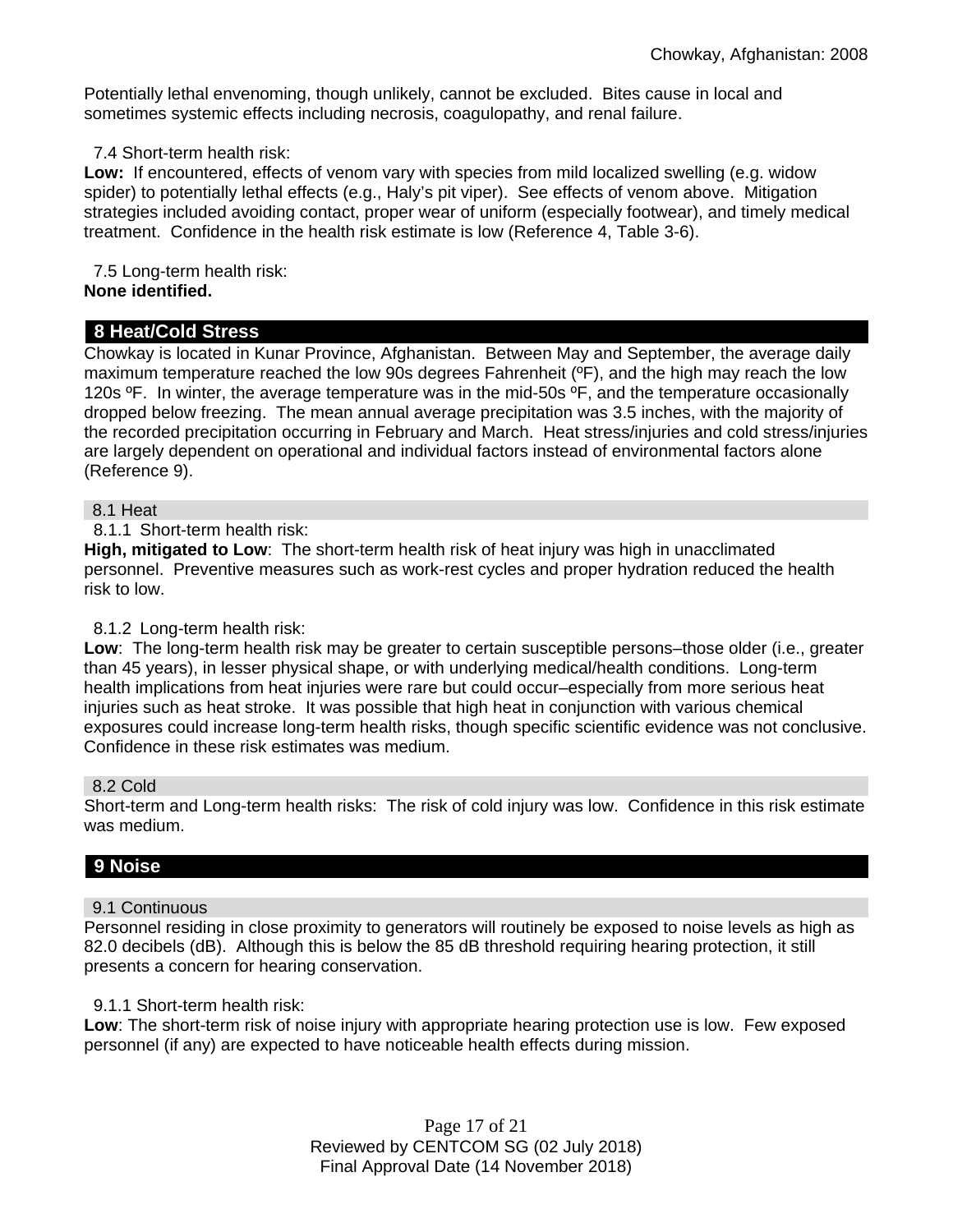# 9.1.2 Long-term health risk:

**Moderate to Low**: The long-term risk of noise injury with appropriate hearing protection use is low with few exposed personnel (if any) expected to develop delayed onset, irreversible effects. If protective measures are not used, the risk is elevated to moderate and many exposed personnel are plausibly expected to develop delayed onset, irreversible effects.

#### 9.2 Impulse

No specific hazard sources were documented in DOEHRS from 1 January through 31 December 2008.

# **10 Unique Incidents/Concerns**

#### 10.1 Potential environmental contamination sources

DoD personnel are exposed to various chemical, physical, ergonomic, and biological hazards in the course of performing their mission. These types of hazards depend on the mission of the unit and the operations and tasks which the personnel are required to perform to complete their mission. The health risk associated with these hazards depends on a number of elements including what materials are used, how long the exposure last, what is done to the material, the environment where the task or operation is performed, and what controls are used. The hazards can include exposures to heavy metal particulates (e.g., lead, cadmium, manganese, chromium, and iron oxide), solvents, fuels, oils, and gases (e.g., carbon monoxide, carbon dioxide, oxides of nitrogen, and oxides of sulfur). Most of these exposures occur when performing maintenance task such as painting, grinding, welding, engine repair, or movement through contaminated areas. Exposures to these occupational hazards can occur through inhalation (air), skin contact, or ingestion; however exposures through air are generally associated with the highest health risk.

#### 10.2 Waste Sites/Waste Disposal

No specific hazard sources were documented in DOEHRS from 1 January through 31 December 2008 (Reference 1).

10.3 Fuel/petroleum products/industrial chemical spills No specific hazard sources were documented in DOEHRS from 1 January through 31 December 2008 (Reference 1).

#### 10.4 Pesticides/Pest Control:

The health risk of exposure to pesticide residues is considered within the framework of typical residential exposure scenarios, based on the types of equipment, techniques, and pesticide products that have been employed, such as enclosed bait stations for rodenticides, various handheld equipment for spot treatments of insecticides and herbicides, and a number of ready-to-use (RTU) methods such as aerosol cans and baits. The control of rodents required the majority of pest management inputs, with the acutely toxic rodenticides staged as solid formulation lethal baits placed in tamper-resistant bait stations indoors and outdoors throughout cantonment areas. Nuisance insects, including biting and stinging insects such as bees, wasps, and ants, also required significant pest management inputs. Use of pesticides targeting against these pests generally involved selection of compounds with low mammalian toxicity and short-term residual using pinpoint rather than broadcast application techniques. No specific hazard sources were documented in DOEHRS data portal.

#### 10.5 Asbestos

No specific hazard sources were documented in the DOEHRS from 1 January through 31 December 2008 (Reference 1).

> Page 18 of 21 Reviewed by CENTCOM SG (02 July 2018) Final Approval Date (14 November 2018)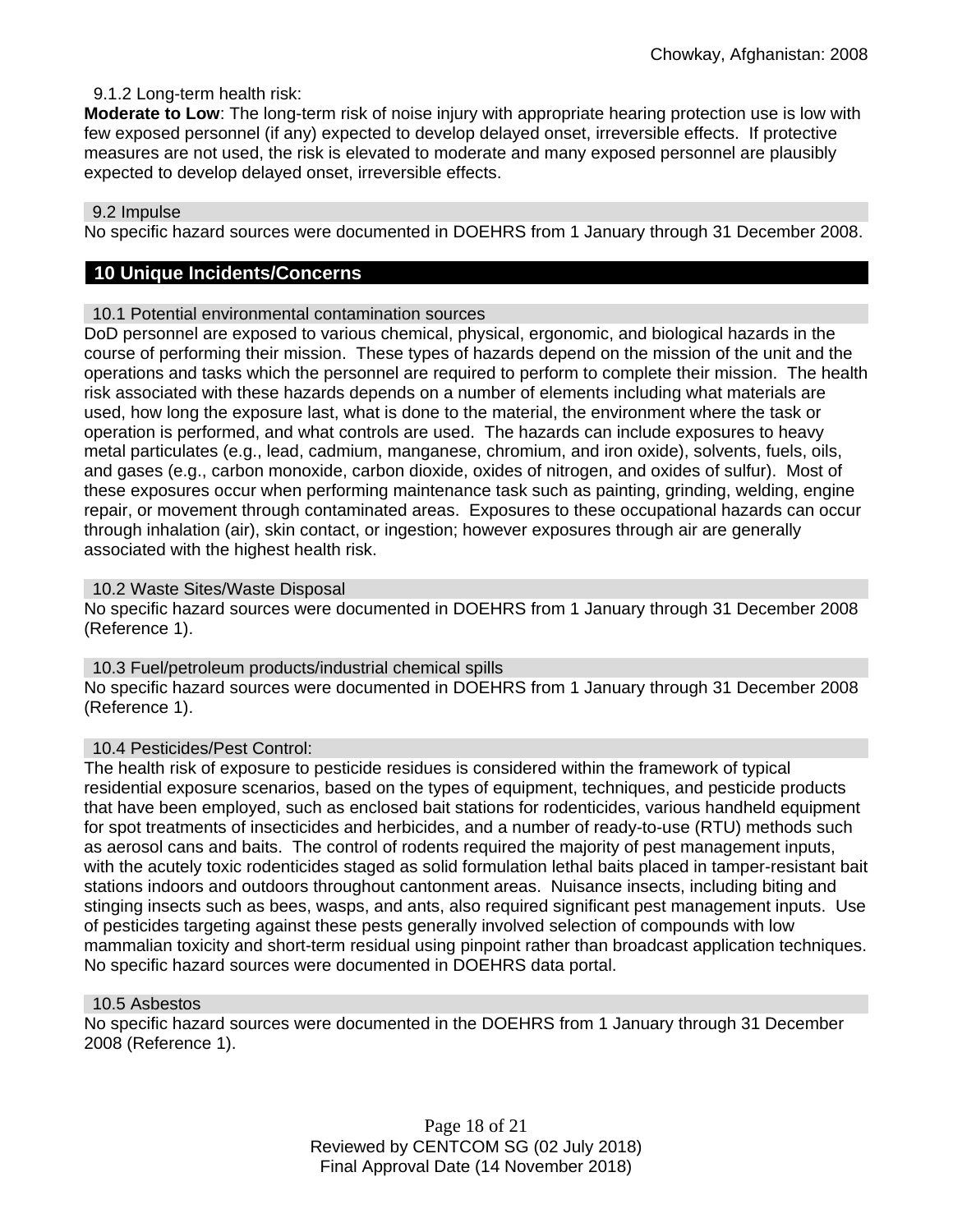## 10.6 Lead Based Paint

No specific hazard sources were documented in the DOEHRS from 1 January through 31 December 2008 (Reference 1).

#### 10.7 Burn Pit

Burn pits and/or incinerators might have existed at Chowkay (for example, burn pits used by the local population); however, there are no reports or sampling data to indicate their presence or absence. While not specific to Chowkay, the consolidated epidemiological and environmental sampling and studies on burn pits that have been conducted as of the date of this publication have been unable to determine whether an association does or does not exist between exposures to emissions from the burn pits and long-term health effects (Reference 10). The Institute of Medicine committee's (Reference 10) review of the literature and the data suggests that service in Iraq or Afghanistan (i.e., a broader consideration of air pollution than exposure only to burn pit emissions) may be associated with long-term health effects, particularly in susceptible (e.g., those who have asthma) or highly exposed subpopulations, such as those who worked at the burn pit. Such health effects would be due mainly to high ambient concentrations of PM from both natural and anthropogenic sources, including military sources. If that broader exposure to air pollution turns out to be relevant, potentially related health effects of concern are respiratory and cardiovascular effects and cancer. Susceptibility to the PM health effects could be exacerbated by other exposures, such as stress, smoking, local climatic conditions, and co-exposures to other chemicals that affect the same biologic or chemical processes. Individually, the chemicals measured at burn pit sites in the study were generally below concentrations of health concern for general populations in the United States. However, the possibility of exposure to mixtures of the chemicals raises the potential for health outcomes associated with cumulative exposure to combinations of the constituents of burn pit emissions and emissions from other sources.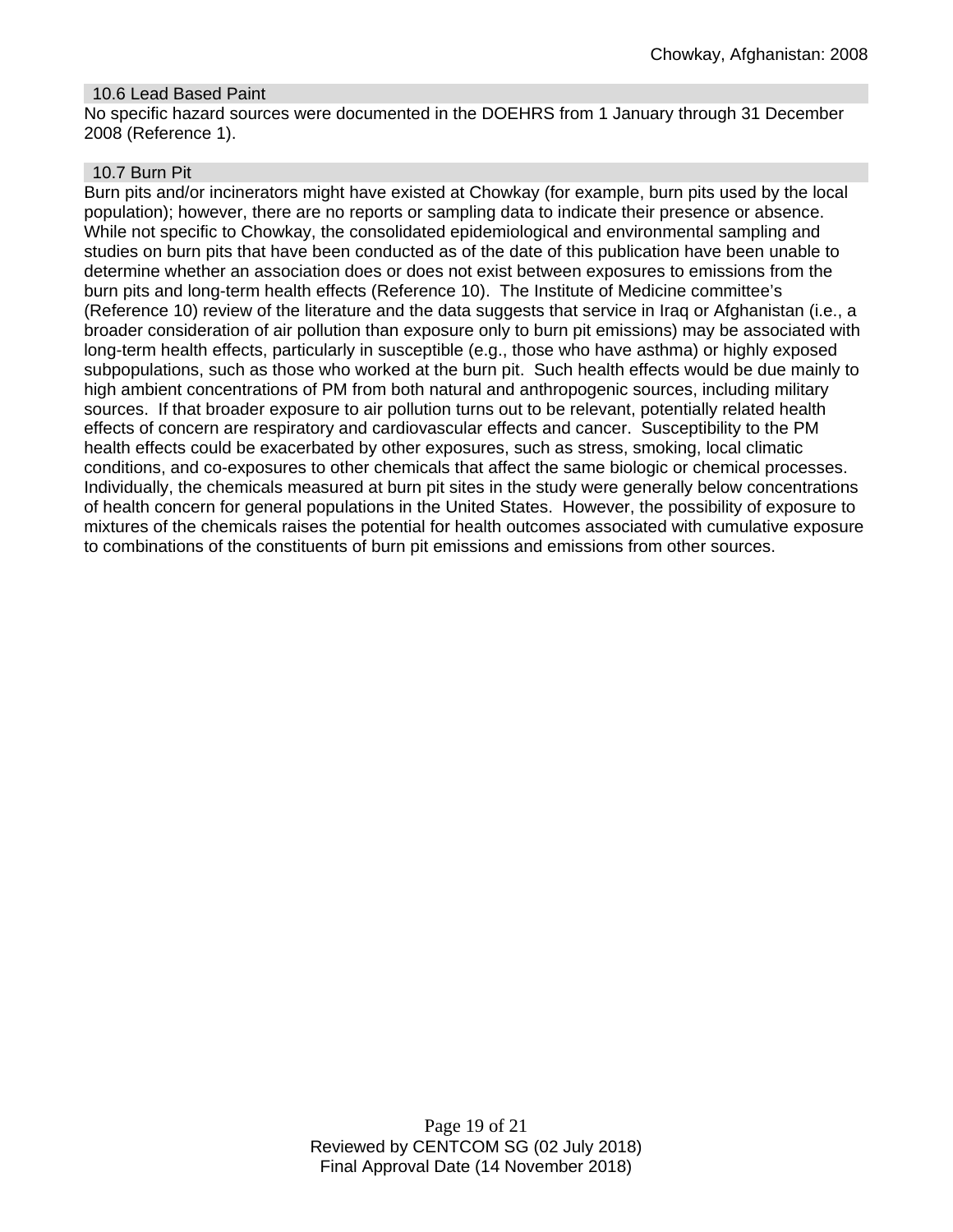# **11 References**

- 1. Defense Occupational and Environmental Health Readiness System (referred to as the DOEHRS- EH database) at https://doehrs-ih.csd.disa.mil/Doehrs/. Department of Defense (DoD) Instruction 6490.03, *Deployment Health*, 2006.
- 2. DoDI 6055.05, Occupational and Environmental Health, 2008.
- 3. Joint Staff Memorandum (MCM) 0017-12, Procedures for Deployment Health Surveillance, 2012.
- 4. USAPHC TG230, June 2013 Revision.
- 5. Modification 9 to United States Central Command Individual Protection and Individual Unit Deployment Policy, 08 September 2008.
- 6. CDC. 2012. Morbidity and Mortality Weekly Report. Imported Human Rabies in a U.S. Army Soldier. May 4, 2012. 61(17); 302-305.
- 7. Armed Forces Pest Management Board: [http://www.afpmb.org/content/venomous-animals](http://www.afpmb.org/content/venomous-animals%20%20%20%20%20country#Afghanistan)   [country#Afghanistan.](http://www.afpmb.org/content/venomous-animals%20%20%20%20%20country#Afghanistan) U.S. Army Garrison - Forest Glen, Silver Spring, MD.
- 8. Clinical Toxinology Resources: [http://www.toxinology.com/.](http://www.toxinology.com/) University of Adelaide, Australia.
- 9. Goldman RF. 2001. Introduction to heat-related problems in military operations. *In*: Textbook of military medicine: medical aspects of harsh environments Vol. 1, Pandolf KB, and Burr RE (Eds.), Office of the Surgeon General, Department of the Army, Washington DC.
- 10. IOM (Institute of Medicine). 2011*.* Long-term health consequences of exposure to burn pits in Iraq and Afghanistan*.* Washington, DC: The National Academies Press.